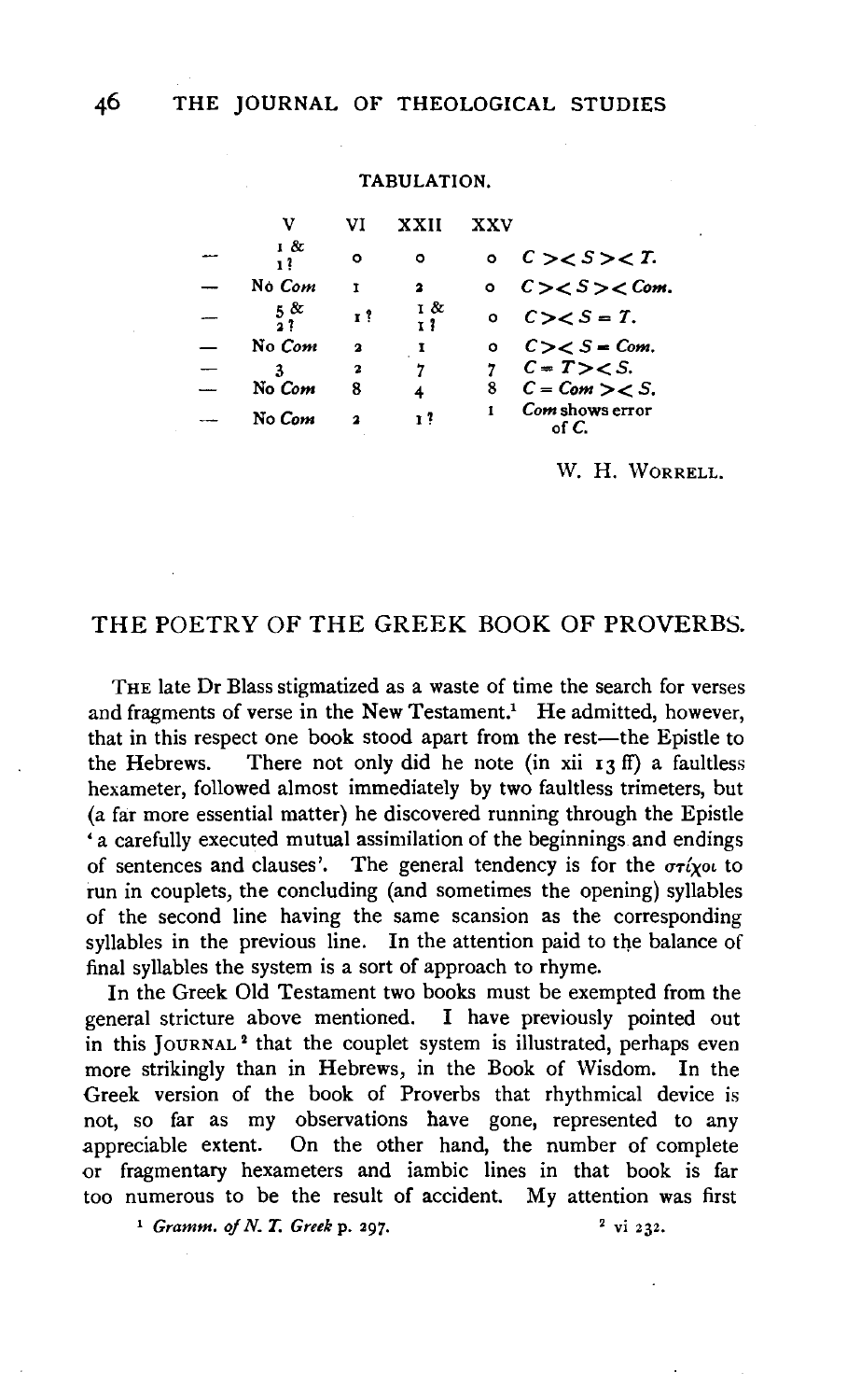drawn to this many years ago by my friend the late Dr Redpath. He did not, however, I believe, place his observations on record, nor, to my knowledge, has the subject been handled by others. It may, therefore, be worth while setting out the evidence *in extenso.* The matter clearly has a rather important bearing on the reconstruction of the text of the ' LXX', which in this book has suffered a good deal of contamination.' One instance will suffice to illustrate the sort of critical problem which arises. The 'faultless hexameter' which Blass found in Hebrews (xii  $13$ ) is a quotation from Proverbs (iv  $26$ ):-

## και τροχιας ορθας ποιήσατε<sup>2</sup> τοις ποσιν ύμων.

But in the MSS of Proverbs<sup>3</sup> the line is different, and, unless it can be classed as anapaestic, unmetrical :-

## όρθας τροχιας ποίει σοις ποσίν.

Which of the *two* texts is the older?

It is not surprising that this particular book of the Greek Bible should be the one conspicuous instance of an attempt at metrical arrangement. Verse was the natural vehicle for proverbs. The metrical form helped to impress these household sayings on the memory. The grammarian Hephaestion, who wrote a manual on Greek metres, tells us • that the metres employed for proverbs were the hexameter, the iambic, and the *versus paroemiacus.* A glance at the oldest collection which has come down to us (that of Zenobius, who lived under Hadrian<sup>5</sup>) will verify the statement. These metres are all largely represented in the Greek book of Proverbs. That Hellenistic Jews produced paraphrases of Scripture in Greek verse is well known. We have an instance of a hexameter collection of  $\gamma\nu\hat{\omega}\mu\omega$  extending to upwards of 200 lines, largely based on O.T. language, written in the Ptolemaic age by a Jew who sought to pass off his work as that of a much older composer of apophthegms, Phocylides of Miletus.• We have a specimen shewing how a Jewish writer of the same period handled a Biblical subject in iambics in the considerable fragments preserved in Clement of Alexandria and Eusebius of the tragedy entitled 'the Exodus' ( $\eta$ 'E $\xi$ a $\gamma\omega\gamma\eta$ ), written by the Alexandrian Ezekiel.7

<sup>I</sup>See Lagarde's *Anmerkungen zur gr. Ob. der Proverbim* (Leipzig 1863) *passim.*  I am indebted to Professor Burkitt for the loan of this valuable book, now unobtainable. The British Museum does not possess a copy.

<sup>2</sup> Tolei<sup>T</sup>f  $\aleph^*P$  17, W.-H.<sup>1xt</sup>.<br><sup>3</sup> Holmes and Parsons cite Thdt. iii 627 for the N.T. form, but Theodoret is merely quoting from Hebrews.

• Teubner text p. 26.

<sup>5</sup> Ed. Leutsch and Schneidewin in *Paroemiographi Graeci*, 2 vols., Göttingen 1839.

e I have used the text of ps.-Phocylides contained in Bergk's *Poetae Lyrici Graeci* (1866) pt. ii p. 456. Cf. Schürer *H. J. P.* div. ii vol. iii 313.

<sup>7</sup> Schürer ib. 225, Swete *Introd. to O. T. in Greek* 369 ff.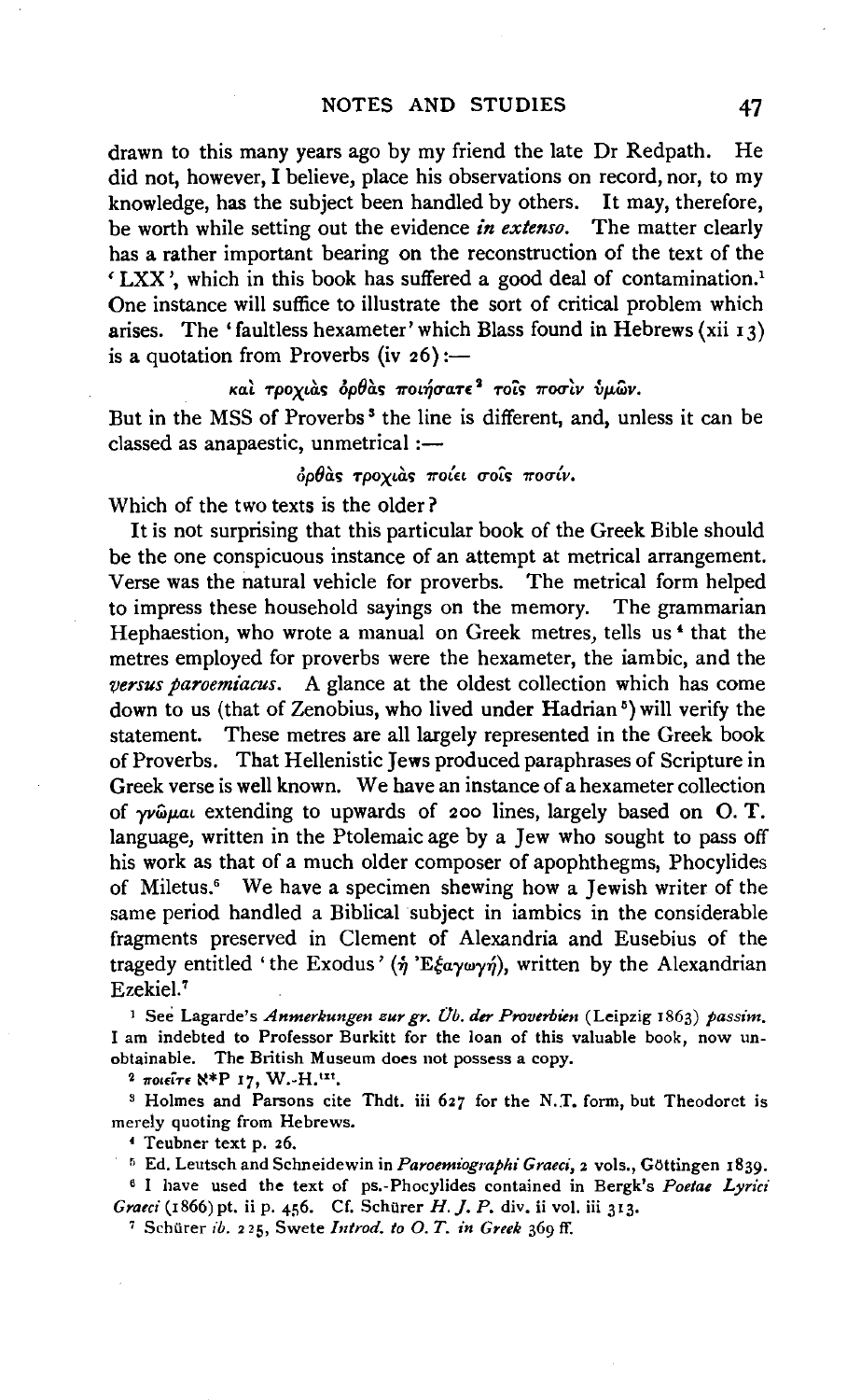# 48 THE JOURNAL OF THEOLOGICAL STUDIES

The majority of the fragments of verse collected below require no alteration or transposition of words to give them a poetical form. But it may be regarded as certain that in the course of transmission of the text scribes have obliterated the rhythm in other passages which now read like prose. The commonest error exhibited by the copyist of Greek poetry consists in ' arranging [the words] according to the order which they would have in prose; according to their grammatical construction',<sup>1</sup> in bringing together article and substantive, adjective and substantive, giving particles an early position in the sentence, and so on. If this happened in transcribing what was known to be poetry, still more liable to similar corruption would be the text of a work mainly in prose with an underlying poetical element which has hitherto generally eluded detection. Transposition of the MS order is therefore, under certain conditions, quite a legitimate procedure in the reconstruction of the original text. Lagarde, who as a rule does not seem to have noticed the versification in Proverbs, remarks on ix  $\mathbf{I}$  I  $\pi$ o $\lambda$ *iv*  $\ell$ *no* $\epsilon$ cs; *XPovov:* 'den sicher beabsichtigten jambischen tonfall vernichtet 103 ?roAAovc; *XP6vovc;* {~rr£tc;.' 2 Apart from transposition, I have not often indulged in the precarious task of conjectural emendation, which, I believe, is rarely called for. In what follows ( ) denote a conjectural addition or correction, ( ) unmetrical words standing in a metrical context, *t* that words have been transposed. Figures below the words indicate the order in which they stand in the MSS.

#### HEXAMETERS

### *Complete or nearly complete hexamelers.*

The complete hexameters are few and rugged, though not rougher than many in pseudo-Phocylides or the old Greek proverb-writers. A high standard of versification would indeed be surprising. Greater regard seems to be paid to accent than to quantity. In particular, *w*  and  $\eta$  may be treated as short vowels. These licences are not peculiar to the translator, but are shared by him with other writers of this species of verse.

### (I) ii I5 *δv ai τρίβοι σκολιαλ καλ καμπύλαι αί τροχιαλ αύτων.*

<sup>1</sup> I quote from the late Dr Walter Headlam's learned and copiously illustrated article ' On Transposition of Words in MSS' in the *Class. Review* xvi 243 ff. 'The order of the words,' he writes, 'is the very thing which [the Scholiasts] most often think requires elucidation; there is no form of note in scholia so common as  $\tau \delta$  $\frac{1}{2}$ if  $\frac{1}{2}$  over  $\frac{1}{2}$  ... (the consecution is as follows ''.'

<sup>2</sup> On xvi 28 he writes: 'dass λαμπτήρα δόλου πυρσεύει κακοίs nach einem tragiker klinge, fühlte Jäger.' I have not had access to Jäger's eighteenth-century work.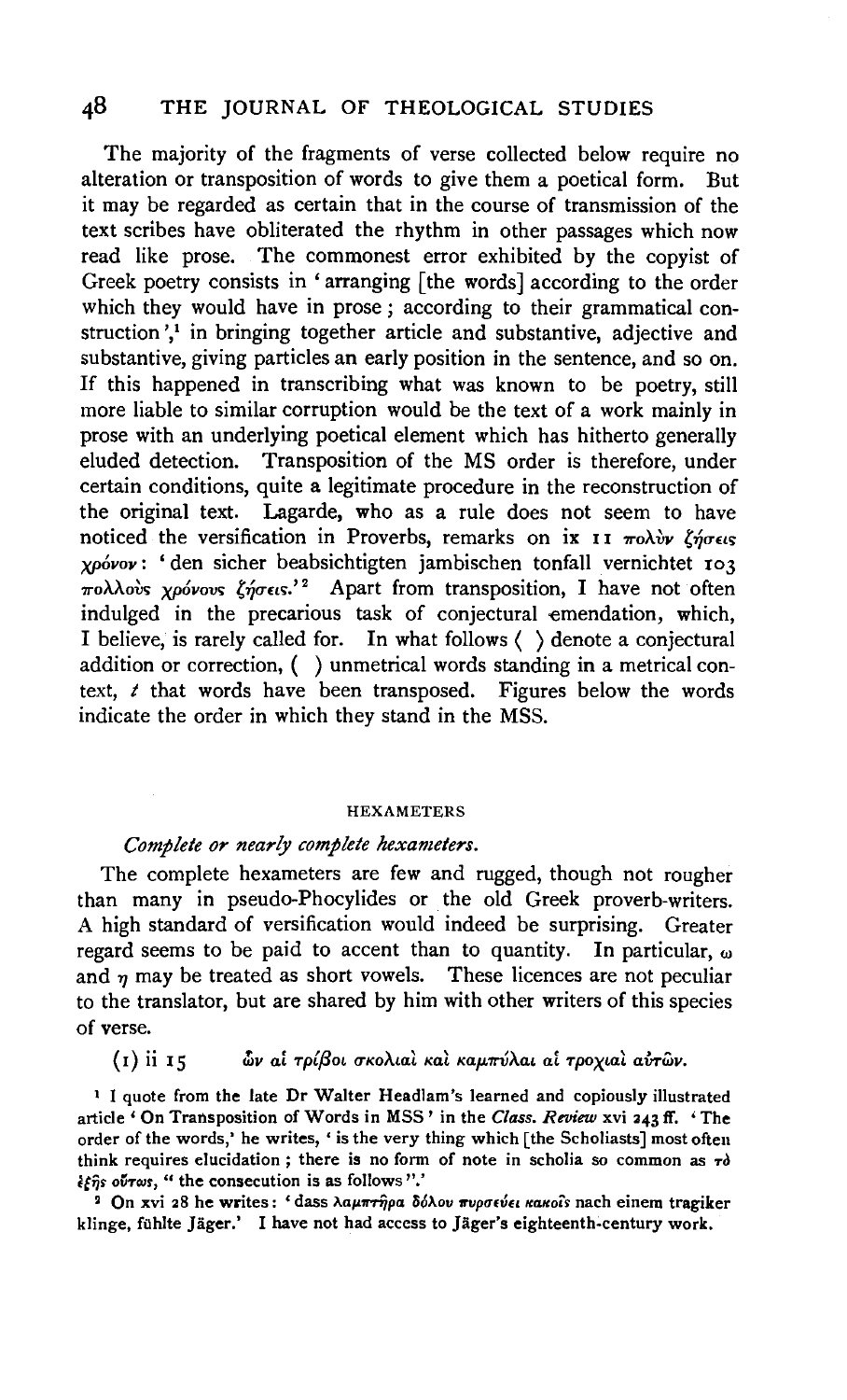| $(2)$ iii 13 | $(\mu$ aκάριος άνθρωπος)                                 |
|--------------|----------------------------------------------------------|
|              | (δς) εύρεν σοφίαν και θνητος δς είδε $^1$ φρόνησιν.      |
| $(3)$ xxv 25 | ώσπερ ύδωρ ψυχρόν ψυχή διψώση προσηνές,                  |
|              | ούτως άγγελία <sup>2</sup> άγαθη 'κ γής μακρόθεν (ήκει). |

### Cold water to a thirsty soul.

So runs the original of the first line of this couplet, and the point to note is that it has no equivalent for  $\mathbf{w}$   $\pi\epsilon\rho$  and  $\pi\rho$ oo $\pi\gamma\epsilon\epsilon$ , which seem clearly to be inserted merely to round off the verse. For the short  $\eta$  in  $\delta \psi \omega \sigma \eta$  (which is actually written  $\delta \psi \omega \sigma \iota$  in cod. 297) we may compare

Ps.-Phoc. 197... μηδ' έμπέση άνδιχα νείκος,

and, for  $\bar{a} = \bar{a}$  in the same position, the proverb (= our 'At Rome do as Rome does') in

Zenob. i 24 άλλοτε δ' άλλοιον τελέθειν και χώρα έπεσθαι. (4) xxvii 1 où γαρ γινώσκεις τί τέξεται ή επιούσα

would be complete were  $\tau i$  replaced by  $\delta \tau i$ . The line has previously occurred (with oldas for *ywwares*) in iii 28, and finds a close parallel in

Ps.-Phoc. 116 ούδείς γινώσκει τί μεταύριον ή τί μεθ' ώραν.

Then we find lines just falling short of completeness by a syllable or two at the beginning. Here is practically a complete hexameter preceded by the end of an iambic line :-

 $(5)$  ii 16 f υίέ, μή σε καταλάβη κακή βουλή, ή 'πολιπούσα<sup>3</sup> διδασκαλίαν νεότητος. (άφ) αψαι δ' αύτους επι ση ψυχη δια παντός.  $(6)$  vi 21

The  $\delta \epsilon$  is an insertion, *metri gratia*, as in the parallel passage

άφαψαι δ' αύτας έπι σώ iii 3 τραχήλω.

This last appears to be an example of what I call 'Heads and tails' (see below).

- $(7)$  xv 6 (πολλή,) οι δ' άσεβεις ολόριζοι έκ γης απολούνται.
- $(8)$  xix 4 ... έννοι' άγαθη τους είδόσιν αύτην (έγγιει).

Transposition, with in some cases a slight alteration, of words produces the following further instances.

- $\mathbf{r}$ (9) vi 11 a ή δ' ένδεια δρομεύς κακός ώσπερ άπαυτομολήσει.
	- $\overline{2}$ 3

<sup>1</sup> ( $\epsilon$ ) $\delta \epsilon \nu$  MSS.

<sup>2</sup> Or  $\lambda \in \Lambda$  ( $\lambda$ ). <sup>3</sup> άπολιπούσα should be read with N &c., not, pace Lagarde, άπολείπουσα of B &c. The tendency of correctors was to alter the o forms of the second aor, which

were becoming obsolete; cod. A constantly alters -έλιπον to -έλειπον, Gramm. of O. T. in Greek p. 234. Е

VOL. XIII.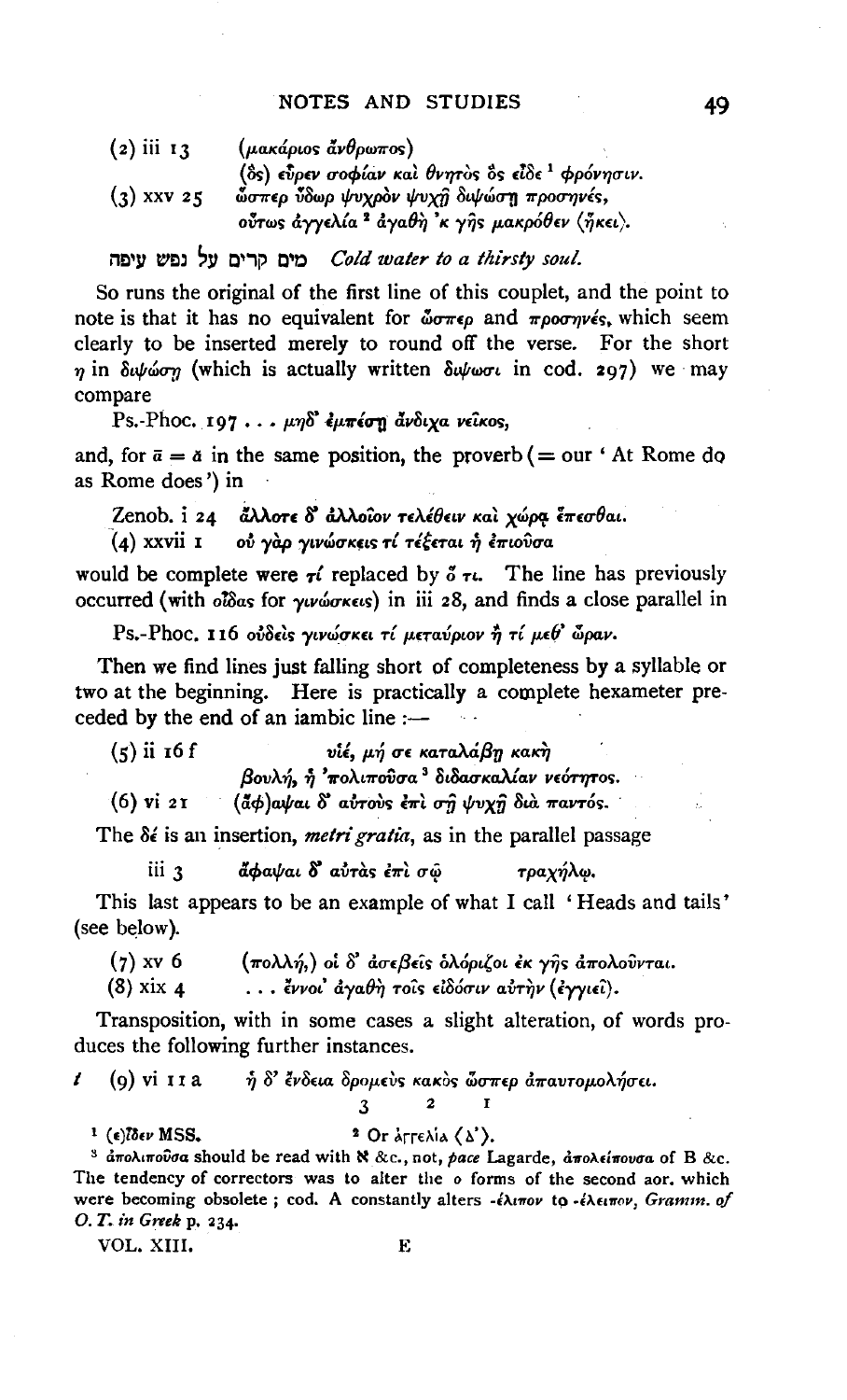### THE JOURNAL OF THEOLOGICAL STUDIES

| $(10)$ vi 27             | άποδήσει                                       |
|--------------------------|------------------------------------------------|
|                          | πύρ τις έν(ι) κόλπω τα δε ίμάτι ού κατακαύσει; |
|                          |                                                |
| $t$ $(\mathbf{I})$ vii 9 | ήνίκ' αν ήσυχία και νυκτερινος ζόφος έσται.    |
|                          |                                                |

So the Armenian Version according to Holmes and Parsons: the Greek MSS end the line with νυκτερινή και γνοφώδης. For further verses in this dramatic episode see below.

| $(12)$ viii 8   | πάντα δικαιοσύνης μέτα ρήματα του στόματός μου,                             |
|-----------------|-----------------------------------------------------------------------------|
|                 |                                                                             |
|                 | ούδεν έν(ι) σκολιόν (τούτοις ού) στραγγαλιώδες.                             |
| $(13)$ ix $18a$ | άλλ' αποπήδησον, <sup>1</sup> μηδ' (αύ) το σον όμμα <sup>2</sup> προς αύτην |
|                 | στήσης <sup>3</sup> άλλότριον γαρ ύδωρ ούτως διαβήση.                       |
|                 |                                                                             |
| $t$ (14) xiv 4  | ού δε γενήματα πολλά (τύχη), φανερά <sup>ι</sup> βοδς ίσχύς.                |
|                 |                                                                             |
| $t$ (15) xxi 14 | φειδόμενος δώρων ισχυρον θυμον εγείρει.                                     |
|                 |                                                                             |
|                 |                                                                             |

Heads and tails: hexameters incomplete in the middle.

In these instances the  $\sigma r$ *i* $\gamma$ *os*, designedly as it seems, begins and ends like a hexameter. The middle of the hexameter is unrepresented. Sometimes the hexametrical extremities are united, and there are no intervening words. Thus :-

σιτοῢνται σῖτ' ἀσεβείας.  $(16)$  iv  $17$ οἴδε γὰρ

 $(17)$  XXV 3 oυρανός υψηλός, γῆ δὲ βαθεῖα.

In the former of these instances the pronoun has no equivalent in the Hebrew, being apparently inserted, just as it is in (18) below, metri gratia. The latter instance finds an echo in Job xi 8, where the A text appends to *inhalos*  $\delta$  [om.  $\delta$  NC] *oupavos* the words  $\gamma \hat{\eta}$   $\delta \hat{\epsilon}$   $\beta a \theta a$  (sic). These metrical tags were easily remembered, and have a way of repeating themselves.

At other times the hexametrical extremities are separated by unmetrical words intervening. Thus :-

τώνδε γάρ (άκούσας σοφός) σοφώτερος έσται.  $(18)$  i 5

The first two words, unrepresented in the Hebrew, recall (16) above ; the last two similarly end a  $\sigma r(x)$  in ix 9, cf.  $\sigma \circ \phi$ os is  $\sigma \tau a \cdot x$  4a. The whole line was probably, in view of his laxity in the matter of long and short vowels, intended by the writer as a rough hexameter.

<sup>1</sup> μή χρονίσης έν τώ τόπω may be a gloss on αποπήδησον.

<sup>2</sup> ovous BN is an obvious error (cf. xxiii 5).

<sup>3</sup> So 109; επιστήσης (cett.) may have come from xxiii 5.

<sup>4</sup> No Heb. equivalent. The word is inserted metri gratia, as is e.g. dvopáou in x 10, which easily falls into verse: (όμμασιν) εννεύων συνάγει (τοίς) ανδράσι λύπας.

50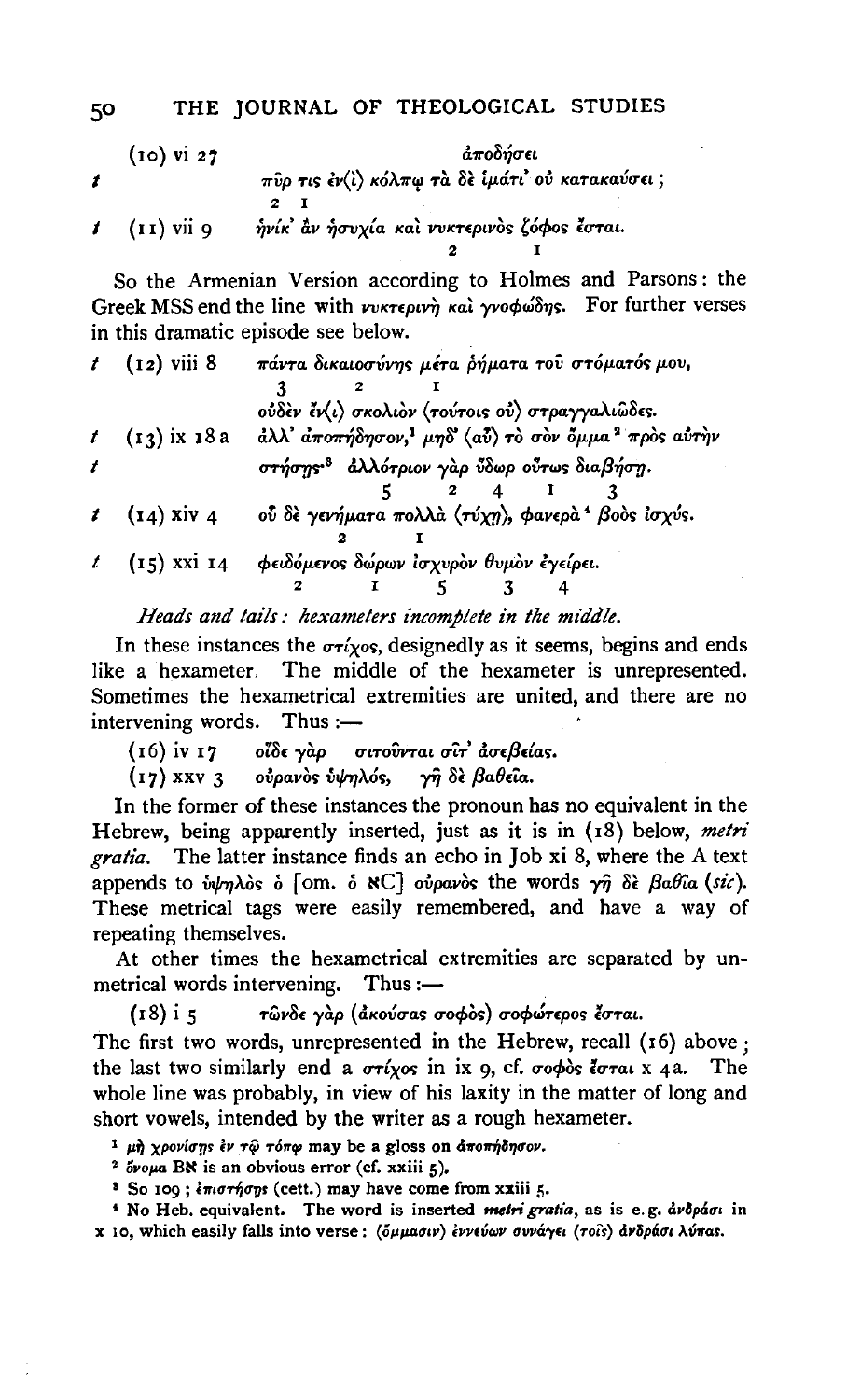- $(19)$  xiii  $12$ κρείσσον<sup>1</sup> έναρχομένοις (βοηθών καρδία του έπαγγελλομένου και) είς έλπίδ άγοντος.
- (20) XXIII 20 μη ίσθι οίνοπότης, (μηδε εκτείνου συμβολαΐς,) κρεών άγορασμοΐς.

Lagarde has shewn that  $\sigma v \mu \beta_o \lambda a \hat{i} s$  is a duplicate rendering of the words translated by *olvororns*; the line may therefore once have been a complete hexameter.

- $(21)$  xxix  $1$ κρείσσον<sup>1</sup> άνηρ (ελέγχων) άνδρος σκληροτραχήλου, εξαπίνης γαρ (φλεγομένου αύτου) ούκ έστιν ίασις.<sup>2</sup>
- (22) XXIX 42 σινδόνας (εποίησεν και απέδοτο), περιζώματα τοις Χανα ναίοις.

### Hexameter endings: versus paroemiaci.

The instances of hexameter endings are very numerous. I will place in the forefront those consisting of the second half of a hexameter, the portion following the caesura. This half of the hexameter is metrically equivalent to the line which in anapaestic metre is known as the versus *paroemiacus*, the 'proverb verse'. The proverb verse seems, in fact, in its origin to have been an incomplete hexameter, and to have had no connexion with the anapaestic system. It is notorious that the paroemiac in Greek tragedy rarely, if ever, contains a proverbial saying. Greek proverbs, on the other hand, if metrical (as a large proportion of them are), are written in one or other of the two most familiar metres, hexameters and iambics; anapaests are unrepresented, unless the 'paroemiac' is to be regarded as such. We find proverbs consisting of complete hexameters or complete jambics ; the more pithy of them are. however, compressed into a few words forming the beginning or the end of either of these lines. In the circumstances it is reasonable to regard the 'paroemiac', which is very common, as the latter half of a hexameter. The name was taken over as the designation of the concluding line in the anapaestic stanza, the scansion of which accidentally coincided with that of the semi-hexameter of the proverb-maker. This may be common knowledge, but I have failed to find any authoritative statement on the subject. In the Greek version of Proverbs there is a similar large use of hexameter endings and beginnings, but an almost complete absence of any approach to anapaestic rhythm. I have therefore classed the paroemiacs under hexameters. The translator in his fondness for this form of ending is certainly conscious that it had inherited a name which marked it as par excellence the most suitable

<sup>1</sup> *Kpelovan* MSS, except 103 in (19). In (21) the word may be inserted *metri gratia*.

<sup>2</sup> The  $\iota$  in lâotal may be short in late poetry (L. and S.). Cf. the conjunction of  $i$ fanívns (a form more suitable for hexameters than the usual LXX  $i$ fániva or éfaiovns) and dviaros in vi 15.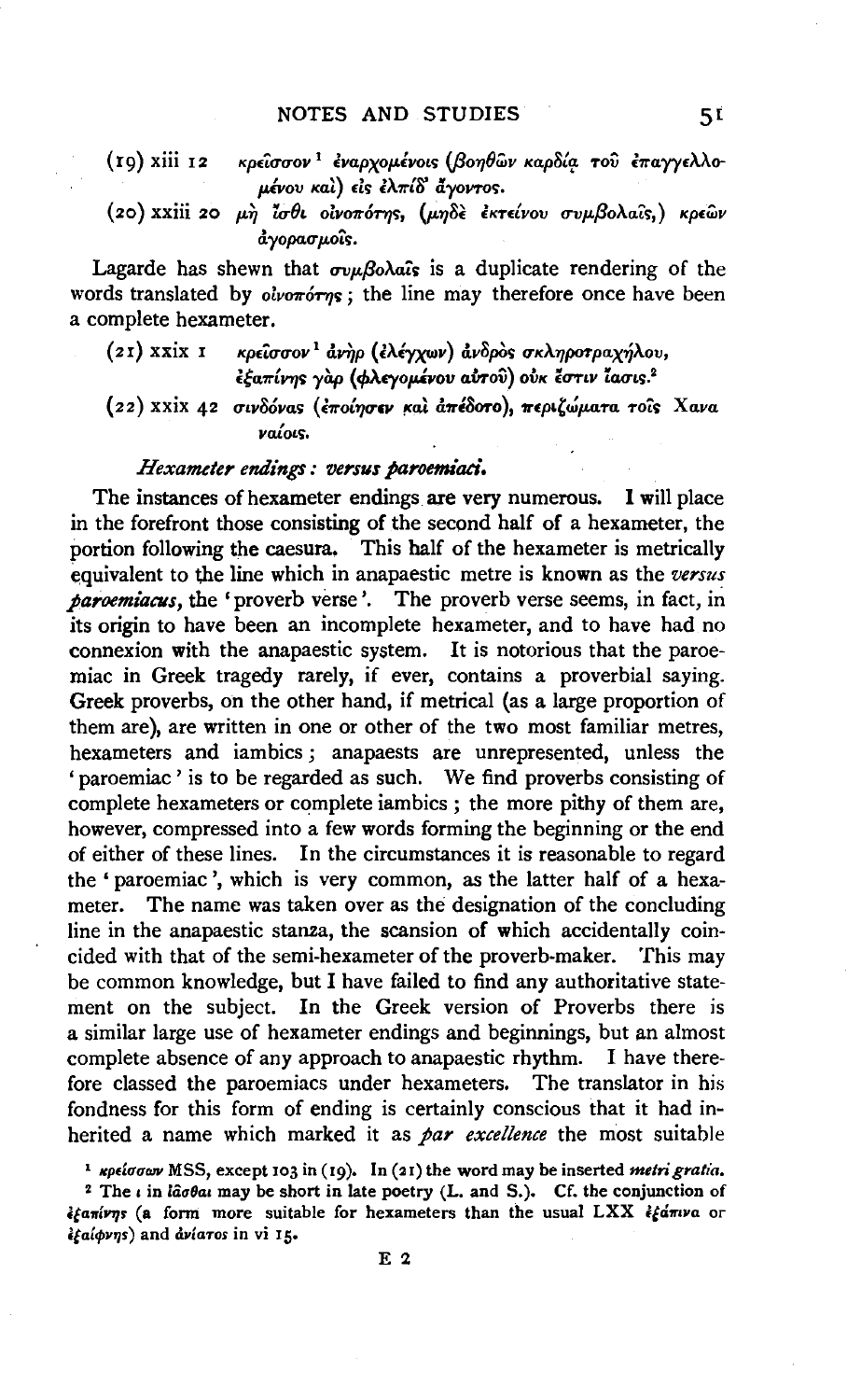medium for a writer of maxims.<sup>1</sup> The fact that one phrase has for him become stereotyped, recurring as a sort of refrain in four passages, puts out of the question the possibility of undesigned coincidence.

| $(23) \times 3$                                                  | ζωήν δ' άσεβων άνατρέψει.    |
|------------------------------------------------------------------|------------------------------|
| $\mathbf{x}$ 28)<br>$\overline{X}$ $\overline{z}$ $\overline{z}$ | έλπις δ' άσεβων απολείται.   |
| xv 6                                                             | καρποί δ' άσεβων άπολούνται. |

In ii 22  $\delta \delta$ oì  $\delta^2$   $d\sigma \epsilon \beta$ ων έκ γής  $\delta \lambda$ ούνται probably the text is at fault (read  $\frac{\partial \pi}{\partial \theta}$ ούνται). Cf. Job viii 13 ελπίς γάρ ασεβούς απολείται (όλειται A). Other examples of this ending are:-

```
(24) i 26 = 27 έρχηται \hat{v} \mu \nu<sup>3</sup> όλεθρος.
(z<sub>5</sub>) iv 27 b avros \delta oplas ποιήσει τας τροχιάς σου.
```
The last instance, practically a complete line, recalls the hexameter form of iv 26 as cited by the *auctor ad Hebraeos* (xii  $r_3$ ). The Greek version of Proverbs has, besides  $\tau\rho o\chi\omega'$ , an alternative word for '(cart-) track' (מענל), namely  $d\xi_{\omega\nu}$ . This is not necessarily an indication of a plurality of translators. The choice of words made it possible to keep the hexameter rhythm when  $\tau\rho_{0}\gamma a$  was useless for the purpose :-

ii 18 παρά (τῷ) ἆδη<sup>4</sup> τους ἄξονας αυτής. (26) vi το (ολίγον μεν) ύπνοΐς, ολίγον δε κάθησαι.<sup>5</sup>

The refrain is repeated with a slight variation in

xxiv 48 ολίγον νυστάζω, ολίγον δε καθυπνώ,

and is followed in both passages by an imperfect senarius.

| (27) x 11  | πηγὴ ζωῆς ἐν χειρὶ δικαίου.       |
|------------|-----------------------------------|
| (28) xi 20 | προσδεκτοί δ' αύτω πάντες άμωμοι. |

Hávres is inserted *metri gratia*; we should follow codd. 109, 147, 157 in rejecting  $\dot{\mathbf{c}}$  rais  $\delta \delta \hat{\mathbf{o}}$  avro at the end of the line as a Hexaplaric gloss. The refrain recurs in

XXII II δεκτοί δ' αύτω πάντες άμωμοι· | χείλεσι ποιμαίνει βασιλεύς. (29) XXIV 14 ελπίς σ' ούκ εγκαταλείψει. (30) xxiv 35 την δ' έξοδον<sup>6</sup> ούκ απένιψεν.

<sup>1</sup> Hephaestion (loc. cit.) objects to the name because it was not the exclusive metre for proverbs; his Scholiast defends it.

<sup>2</sup> Insert  $\delta \epsilon$  with A 68, 103, 106, 109, &c.

<sup>3</sup> For accent see Monro Homeric Grammar p. 86.

<sup>4</sup> μετά των γηγενών is a doublet; Lagarde considers παρά τψ άδη to be the older rendering.

<sup>5</sup> μικρόν δε νυστάζειs is a doublet, omitted by  $V = {23<sup>7</sup>}$ , 109 and the Armenian VS.

 $6$   $a\dot{v}$  ro $\hat{v}$  is doubtless a later insertion.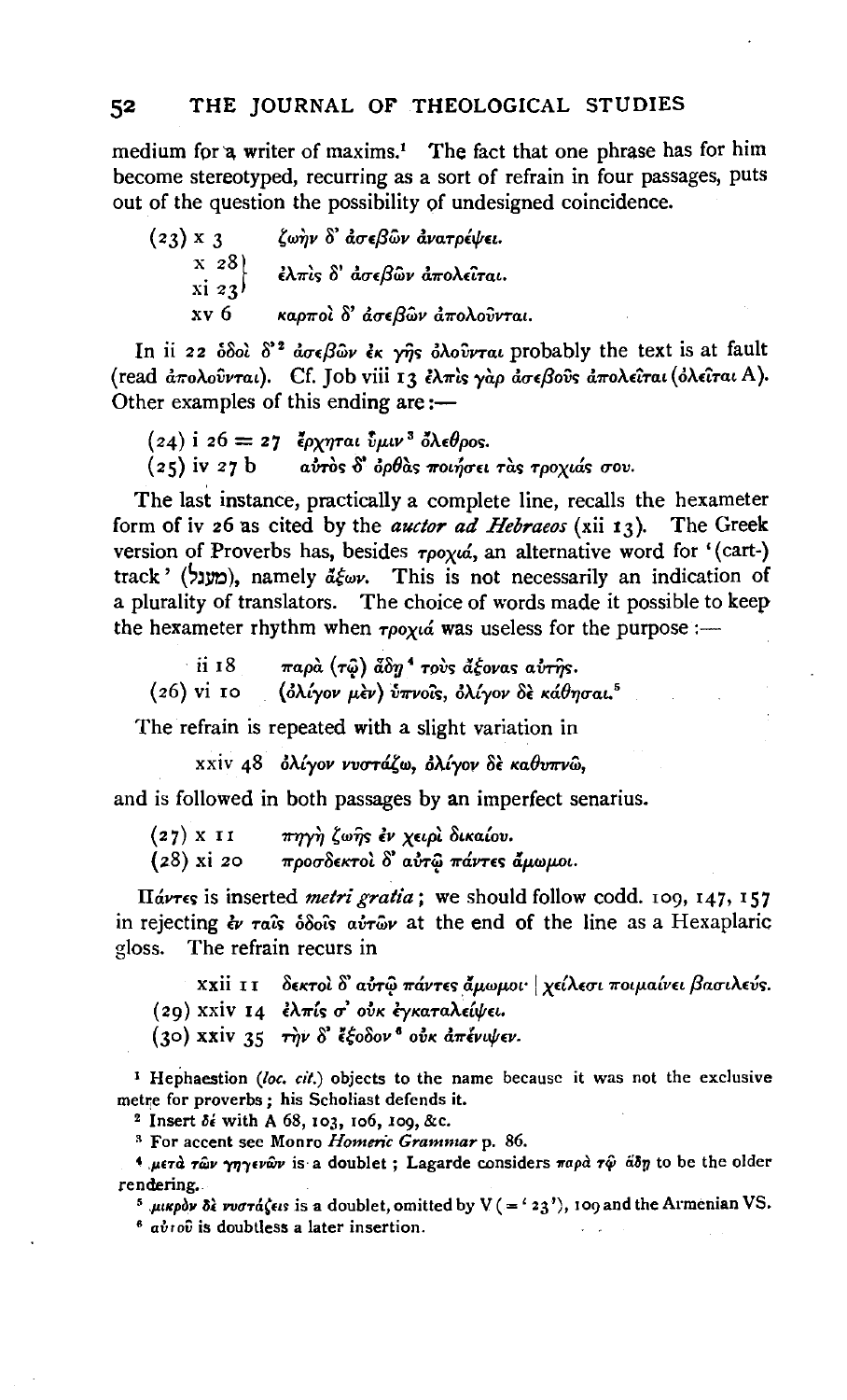$(31)$  XXV 22 δ δε Κύριος άνταποδώσει.<sup>1</sup>

 $(32)$  xxvii 27 την ζωήν σῶν θεραπόντων.

To these instances we should probably add

 $(33)$  xiv q  $\delta \phi \lambda \acute{\eta} \sigma$ ουσιν <sup>2</sup> καθαρισμόν.<sup>3</sup>

The following are examples of semi-hexameters  $(3 \text{ feet})$ , just falling short of the full versus paroemiacus.

 $(34)$  vi 8 c τιμήσασα προήγθη.  $(35)$  vi  $18$ (έπι)σπεύδοντες κακοποιεΐν.  $(36)$  x 6 καλύψει πένθος άωρον. γυνή μισούσα δίκαια.  $(37)$  xi 16  $(38)$  xi 22 γυναικί κακόφρονι κάλλος. (39) xiv το ούκ επιμίγνυται ύβρει. (40) xxii 29 παρεστάναι ανδράσι νωθροΐς.  $(41)$  xxiv 50 ούκ ένεπίμπλασαν αύτήν.  $(42)$  xxiv 54 (και) δδούς όφεως επι πέτρας (και τρίβους) νηὸς ποντοπορούσης (και όδους άνδρος) έν νεότητι.

Here the translator's apparent intention is to set out, as it were, in tabular form the 'three things which are too wonderful for me', by giving each of them a separate hexameter ending; there are 'yea four', but the fourth has defied his efforts. In the middle half-line concerning the ship 'in the heart of the sea' (בלב ים) we have a Homeric reminiscence:-

Od. xi 11 της δε πανημερίης τέταθ ίστία ποντοπορούσης.  $(43)$  xxvii 19 δμοια πρόσωπα προσώποις (cf. verse 17).

The foregoing instances amply suffice to establish that the hexameter endings at the close of the  $\sigma r$ ixou are the result of design. If all the examples falling short of three feet were added, the total would be brought well up to a hundred. At the risk of wearying the reader and for completeness I will add those which I have noted amounting to at least two feet. The following are between two and three feet :-

| $(44)$ vi 8 a  | ώς έργάτις έστίν.  | $(47)$ ix 3     | κρατήρα λέγουσα. <sup>4</sup> |
|----------------|--------------------|-----------------|-------------------------------|
| $(45)$ vi 24   | γυναικὸς ὑπάνδρου. | $(48) \times 3$ | ού λιμοκτονήσει               |
| $(46)$ viii 21 | άγαπὣσιν ὖπαρξιν.  | $(49)$ x 4      | πενία άνδρα ταπεινοι.         |

<sup>1</sup> The added words  $\sigma$ ou  $d\gamma a\theta d$  may be due to a scribe's unwillingness to leave the direct and indirect object unexpressed; ayaba has no Heb. equivalent and is omitted in cod. V. <sup>2</sup> So cod. 149 ; δφειλήσουσιν cett.

<sup>3</sup> Also xiv 21 έλεων (δέ, om. 295) πτωχούς μακαριστός. Maκαριστύs is written metri causa at the end of a στίχος (xvi 20, xxix 18), μακάριος (the usual LXX word) in an earlier position.

<sup>4</sup> The last word inserted metri gratia: cf. i II.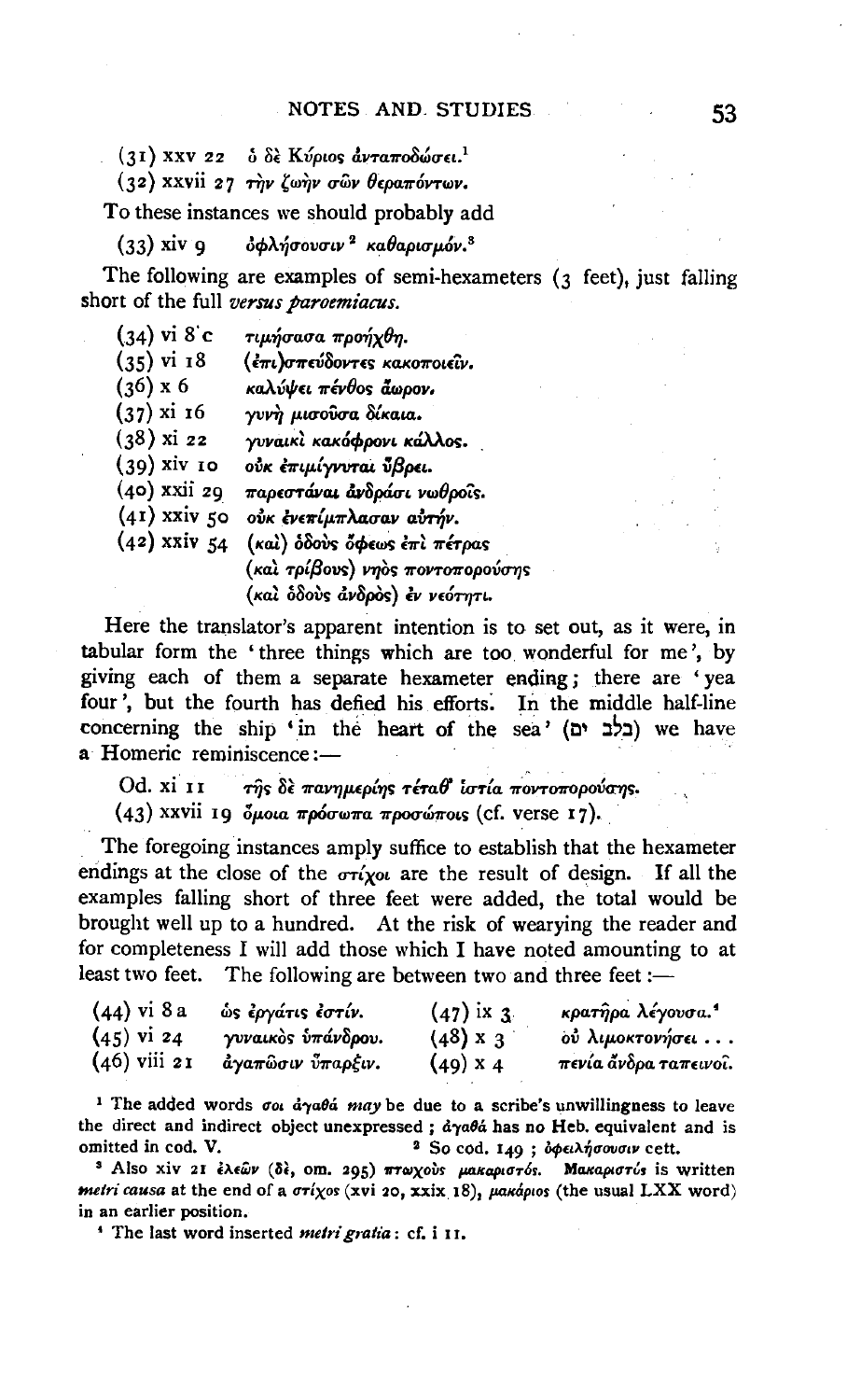| (50) xiii 20                              | σοφοΐς σοφὸς ἔσται <sup>ι</sup> .                                                  | (56) xviii 13 λόγον πριν άκουσαι.             |
|-------------------------------------------|------------------------------------------------------------------------------------|-----------------------------------------------|
| $(51)$ xiv 12)                            | εἰς πυθμένα ἄδου.                                                                  | (57) xxii 21 αγαθήν υπακούειν. <sup>2</sup>   |
| $=$ xvi 25 <sup>1</sup>                   |                                                                                    | (58) xxiii 27 <i>ἀλλότριο</i> s οἶκοs.        |
| $(52)$ xiv 23                             | ένεστι περισσόν.                                                                   | (59) xxiv 64 δ καλῶς διαβαίνει.               |
| $(53)$ xiv 32                             | (δσ)ιότητι δίκαιος.                                                                | (60) xxiv 77 και κρίνε δικαίως. <sup>3</sup>  |
|                                           | ύπὸ τῶν παριόντων.                                                                 | (61) XXV 18 τόξευμ' ακιδωτόν.                 |
| $(54)$ $\begin{cases}$ xv 10<br>cf. ix 15 | τούς παριόντας.                                                                    | (62) XXVIII 28 στένουσι δίκαιοι. <sup>4</sup> |
|                                           | ποιεῖν τὰ δίκαια.                                                                  | $(63)$ xxix 45 σοφοΐς νομοθέσμως.             |
|                                           | $(55)\begin{cases} xvi$ 7 ποιεῖν τὰ δίκαια.<br>(55) (cf. xxi 7 πράσσειν τὰ δίκαια. |                                               |
|                                           | The following are two feet only :-                                                 |                                               |
| $(64)$ iv 12                              | ού κοπιάσεις.                                                                      | (73) (xix 13 (δδ)ων άπολεῖται.                |
| $(65)$ iv 24                              | μακράν άπωσαι.                                                                     | $(74)$ (xxiii 28 (συντόμ)ως απολεί-           |
| (66) vii 26                               | οΰς πεφόνευκεν.                                                                    | Tai.                                          |
| $(67)$ viii 1                             | σοι ύπακούση.                                                                      | καὶ πλεονασμῶν.<br>$(75)$ xxviii 8            |
| (68) xiv 15                               | εἰς μετάνοιαν.                                                                     | $P(76)$ xxix $7$<br>νούς έπιγνώμων.           |
| $(69)$ xvi 12                             | (ἐτοιμάζε)ται θρόνοs                                                               | $(77)$ xxix 29<br>ούκ άπορήσει.               |
|                                           | $a\rho\chi\hat\eta$ s. $^5$                                                        | $(78)$ xxix 33<br>ταῖς θεραπαίναις.           |
| (70)(xix)                                 | άφρονι τρυφή.                                                                      | $(79)$ xxix 46<br>ήνεσεν αὐτήν.               |
| (71) xxvi 1                               | ἄφρονι τιμή.                                                                       |                                               |
| $(72)(xxv)$ 8                             | ἄφρονι δόξαν.                                                                      |                                               |

Hexameter beginnings.

These are far less numerous than the endings. The  $\sigma r$  (xos opens with the first half of a hexameter in i ro (omitting  $v\hat{i}$ ), v 16, 20  $\mu\hat{\eta}$  πολύς ίσθι πρός άλλοτρίαν, vi 4<sup>b</sup>, 20, 25<sup>c</sup>, xi 29<sup>b</sup>, xxiii 2<sup>c</sup>, xxviii 12<sup>b</sup>.

### Consecutive hexameters.

The dramatic scene of the seduction of the young man by the harlot abounds in fragments of poetry. After what looks like a senarius in the earlier part of her address

| $\overline{\text{vii}}$ $\overline{\text{15}}$ |  | τὸ σὸν πρόσωπον (ἐκ)ποθοῦσ' εὖρηκά σε |  |
|------------------------------------------------|--|---------------------------------------|--|
|                                                |  |                                       |  |

there follow fragments of several consecutive hexameters :-

άμφιτάποις δ' έστρωκα τοίς  $d\pi$ ' Ένύπτου.<sup>6</sup> 16 (καὶ δ') έρραγκα<sup>7</sup> κρόκω τὸν δ' οἶκόν μου κιναμώμω<sup>.8</sup>  $17$ 

 $1$   $\sigma$ o $\phi$ os  $\epsilon$ or  $\sigma$  of B, which Lagarde adopts, is an accommodation of the text to the M. T. For συμπορευόμενοs (2°) we should read συρρεμβόμενοs with 68, 109, 147, &c.: <sup>1</sup> Perhaps a paroemiac: γνώσιν  $\langle \tau \rangle$  άγ. ύπ. cf. vii 12 Séußera.

<sup>3</sup> A paroemiac, if with N we read διάκρινε.

<sup>+</sup> The next line, without *insivav* (cf. cod. V), is a rough hexameter.

<sup>5</sup> The last word inserted metri gratia: cf. i II.

<sup>6</sup> Alyvnrou MSS. One hesitates to fill the blank with *khivny pou* from the previous line. <sup>7</sup> διέρραγκα (έρραγκα Chrys.) την κοίτην μου MSS.

<sup>8</sup> κινναμώμω MSS. For the spelling see L. and S.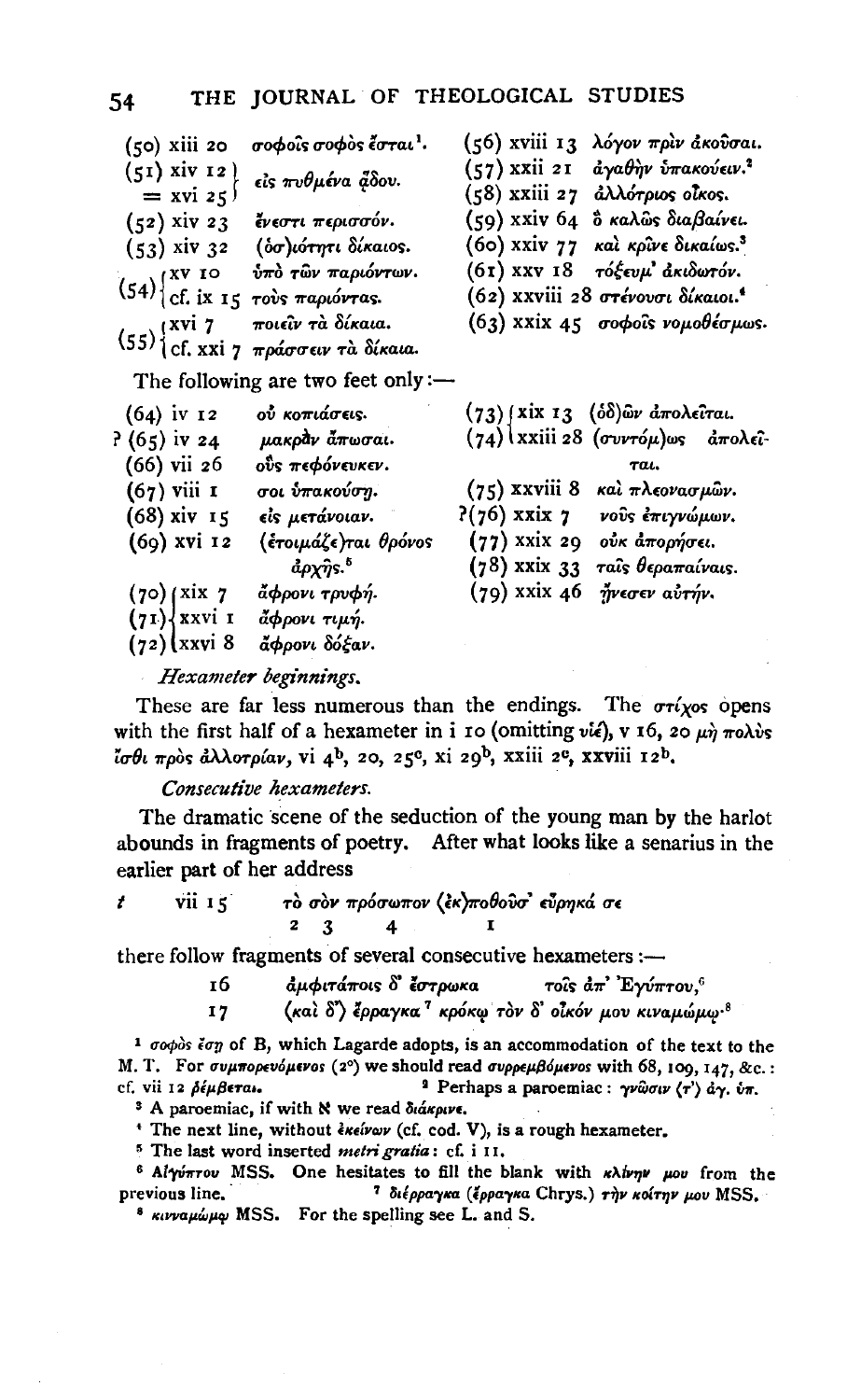#### **NOTES AND STUDIES**

| 18 | $\partial^2$ ελθ', άπολαύσωμεν φιλίας έως δρθρ(ος ΐκηται), <sup>2</sup> |
|----|-------------------------------------------------------------------------|
|    | (ἐνκὕ)λισθῶμεν ἔρωτι.<br>δεῦρο <sup>3</sup>                             |
| 10 | άνηρ ού (δε) πάρεστιν, όδον μακραν πεπόρευται.                          |
|    |                                                                         |

The result of her blandishments (21 f) is described in iambic rhythm (see ex. (23) below). For further examples of consecutive fragments of hexameters see  $(3)$  and  $(28)$  above.

#### **IAMBICS**

## Complete or nearly complete iambic lines.

A fair number of complete lines are to be found in the received text as it stands. The number may be very largely increased by minor additions or alterations, or by transposition of words on the principle stated above.

| $(1)$ xii 26<br>$=$ xiii 21 | άμαρτάνοντας <sup>5</sup> καταδιώξεται κακά.      |
|-----------------------------|---------------------------------------------------|
| $(z)$ xiv 16                | σοφὸς φοβηθεὶς ἐξέκλινεν ἀπὸ κακοῦ.               |
| $(3)$ xiv 24                | στέφανος σοφών πανούργος, ή δε διατριβή           |
| $(4)$ xvi 22                | πηγὴ ζ⟨ό⟩ης <sup>ε</sup> ἔννοια τοῖς κεκτημένοις. |
| $(5)$ XX I                  | ακόλαστον οίνος και <sup>τ</sup> ύβριστικον μέθη. |
| (6) xxii 24                 | μὴ ἶσθι ἐταῖρος ἀνδρὶ θυμώδει, φίλφ               |
| (7) xxvi 1                  | δρόσος έν άμήτω χὧσπερ ύετος έν θέρει             |
| (8) xxvi 26                 | άμαρτίας εύγνωστος <sup>8</sup> έν συνεδρίοις.    |
|                             | (9) xxvii 13 ύβριστής δοτις τάλλότρια λυμαίνεται. |

For  $\eta$  treated as a short vowel compare hexameter (3) above and the secular proverbs quoted later in this paper. The iambic endings to the ...  $\pi a \rho \hat{n} \lambda \theta \epsilon \gamma \hat{a} \rho$  should be noted.

A very slight alteration or addition completes the line in the following passages :-

(10) xi 12 μυκτηρί(σ)ει πολίτας ένδεης φρενών.

MSS  $\mu\nu\kappa\tau\nu\rho\zeta\epsilon\iota$ , which should perhaps stand: i and i,  $\bar{a}$  and  $\alpha$  are used indiscriminately in this species of poetry. These iambic fragments

#### $1 + \kappa a$  MSS.

 $\boldsymbol{t}$ 

<sup>3</sup> έως όρθρου MSS.

<sup>3</sup> So 109: δεύρο δέ V, perhaps rightly : δεύρο καί the rest.

<sup>4</sup> ού γάρ πάρ, ό άν. μου έν οΐκφ MSS. Omit the δε after πεπ. with 68, 109, &c.

<sup>5</sup> The  $\delta$ *i* in the first passage is omitted by the cursives 68, 103, 106, 109, &c.

<sup>6</sup> The constant form in the Tragedians;  $\zeta \omega \hat{\eta} s$  MSS.

<sup>7</sup> The want of elision is allowed in these apophthegms : cf. Our tori nevias outle iv μείζον κακόν, Menander Γνώμαι Μονόστιχοι 436 ap. Meineke Frag. Comic. Graec. iv p. 352.

<sup>8</sup> Not in the Heb.: inserted apparently *metri gratia*. Cf. (17) below.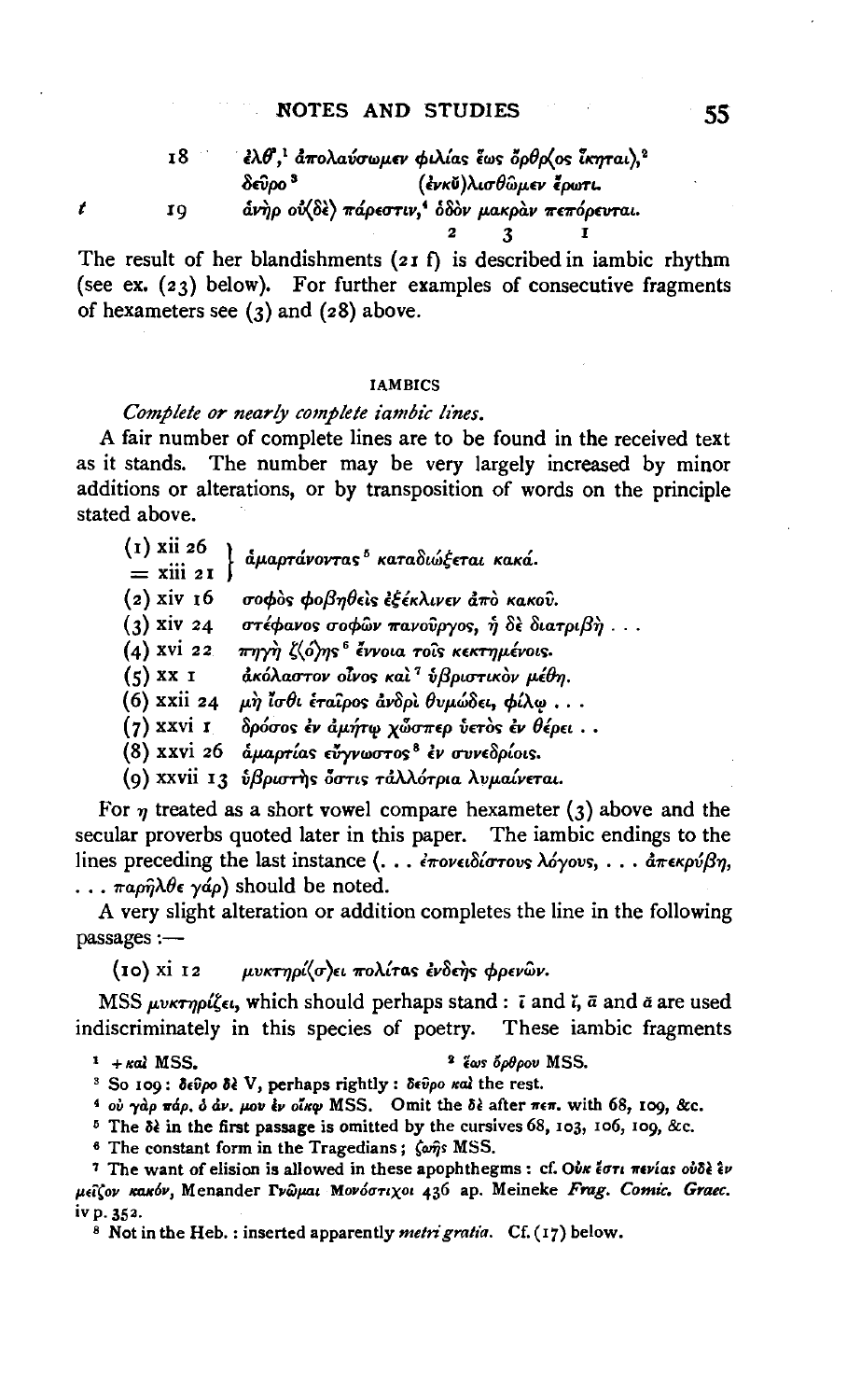often come in clusters. Note the metrical endings to the preceding  $\sigma\tau$ ίγοι: ... κατώρθωσεν πόλις, ... άσεβὣν κατεσκάφη, and in the next verse

άνηρ δίγλωσσος (άποκαλύπτει) βουλάς έν συνεδρίω,<sup>1</sup>

and, with transposition,

## πνοη δε πιστός πράγματ' (έγ)κρύπτει...

The convenient phrase  $\partial \hat{\theta}$  of  $\partial \rho \partial \hat{\theta}$  recurs at the end of a  $\sigma \tau \hat{\alpha}$  in vii 7, xii 11, xv 21, xviii 2, xxiv 45. The verb in (10) suggests that the same hand is at work in the next instance :-

 $(11)$  xii 8 (δ)<sup>2</sup>νωθροκάρδιος δε μυκτηρίζεται.

Traces of iambics underlie the lines immediately following (in v. 10 ανελεήμονα should be pronounced or written ανηλεήμονα, for which there is authority), and then, by transposition of one word, we have

(12) xii 11 a οίνων δς έστιν ήδὺς έν διατριβαΐς. Cf. (3).

(13) xiii 10 (ανήρ) κακός μεθ' ύβρεως πράσσει κακά,

the next line ending . . . επιγνώμονες σοφοί.

(14) xxiv 45  $\langle x\hat{\omega}s \rangle$ <sup>3</sup> άμπελών άνθρωπος ένδεης φρενών.

Transposition of words, with minor alterations, produces a large number of instances, extending sometimes to several consecutive lines. I feel convinced that a good deal of transposition has taken place in the MSS on the principle stated in Dr W. Headlam's paper. I do not lay stress on any further emendations suggested, and think it may be lost labour to attempt to complete the verses. It seems unquestionable that the translator consciously imparted an *iambic ring* to portions of his version, but the impression produced is that he was content with a partial approximation to poetry, and did not always trouble to produce finished lines. We must, however, allow for the possibility that his work is based on an older poetical source. I will revert to this later.

 $t(15)$  i 3 (δέξασθαι) στροφάς λόγων τε και λύσιες αίνιγμάτων. 2  $\mathbf{3}$ т

The last three words are added in a group of cursives  $(68, 109, 147, \&c.)$ . Their source is presumably Wis. viii 8 (unless there is an older source behind both passages), but that would not absolutely preclude their having stood in the original text of the Greek Proverbs, which is, I believe, the later book of the two.

 $t(16)$  i 23 πνοῆς  $\langle \delta$ ὲ $\rangle$  ῥῆσιν  $\langle \tau \hat{\eta}$ ς $\rangle$  ἐμῆς προήσομαι. (17) iii 15 εύγνωστός έστι πασιν έγγίζουσίν (οί).<sup>4</sup>

<sup>1</sup> έν συνεδρίφ a free rendering, metri gratia. The large use of συνέδριον in this book is noteworthy.

<sup>2</sup> The addition is perhaps unnecessary. For an iambic proverb lacking the initial syllable cf. Zeus κατείδε χρόνιοs είς τας διφθέρας, Paroem. Graeci i p. 87.

<sup>3</sup> MSS και ώσπερ. <sup>1</sup> MSS πάσιν τοιs έγγίζουσιν αύτη. Cf. (8) above.

56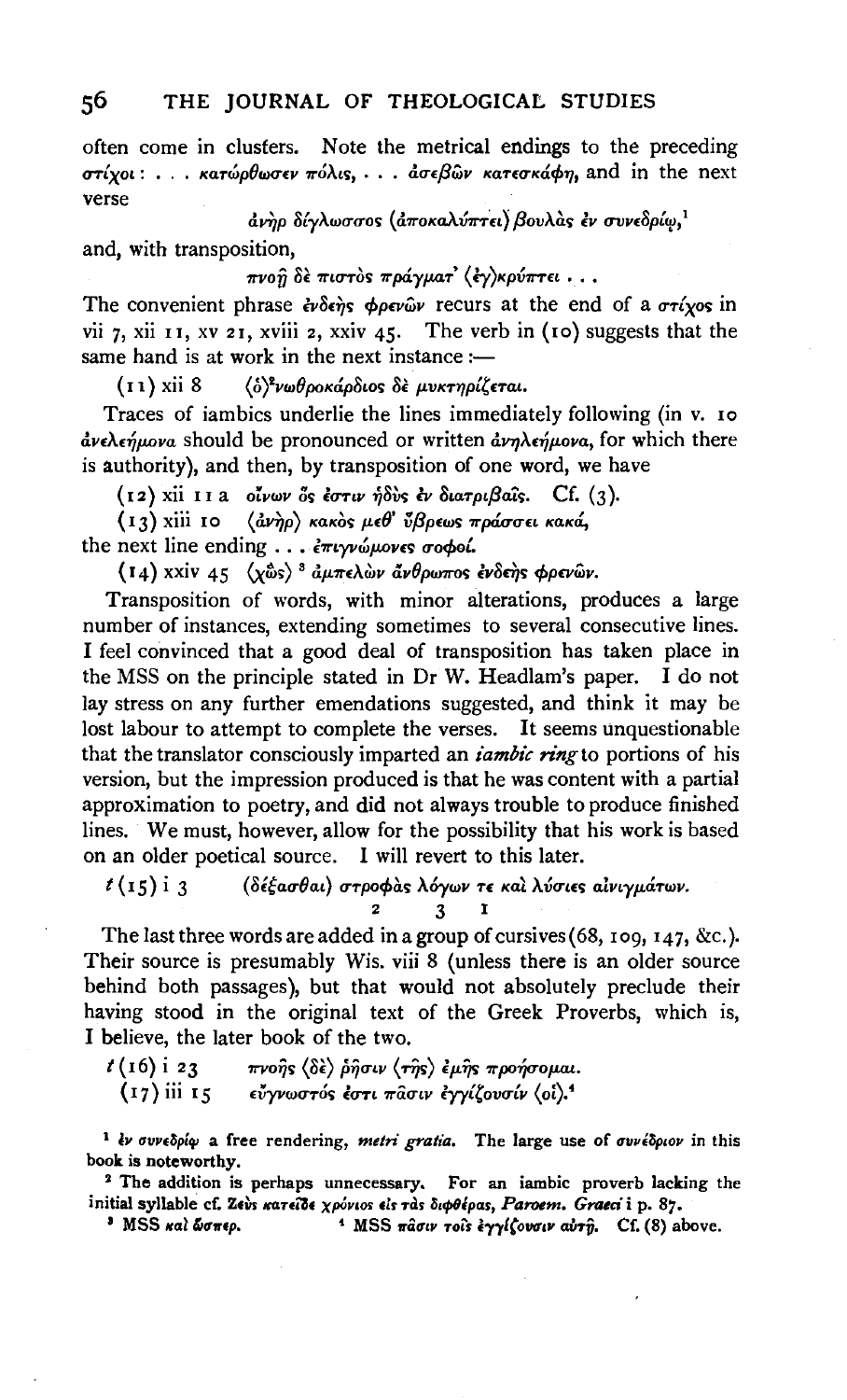| $t$ (19) iv 3 ff<br>κάγὼ γὰρ υίὸς (ἦν) <sup>2</sup> υπήκοος πατρί                                             |  |
|---------------------------------------------------------------------------------------------------------------|--|
|                                                                                                               |  |
| κάν (τῷ) προσώπῳ μητρὸς (ἠγαπημένος), <sup>3</sup>                                                            |  |
| έλεγόν (τε) κάδίδασκον οι (γονείς)· λόγος<br>t                                                                |  |
| ήμέτερος εἰς σὴν καρδίαν ἐρειδέτω·<br>t                                                                       |  |
| (τάς) έντολάς φύλασσε, μη ('πιλανθάνου).                                                                      |  |
| $t(20)$ iv 27 f<br>δδού κακής δε (τον) σον άπόστρεψον πόδα·                                                   |  |
| δδούς γάρ έκ (τῶν) δεξιῶν οἶδεν θεός,                                                                         |  |
| (δι)εστραμμέναι δέ είσιν ἐξ <sup>5</sup> ἀριστερῶν.                                                           |  |
| $(21)$ v 20 f<br>. ἀγκάλαις τῆς μὴ lδίας·                                                                     |  |
| ένώπιον γάρ είσιν όφθαλμῶν θεοῦ<br>t                                                                          |  |
|                                                                                                               |  |
| . σημαίνει <sup>6</sup> ποδί,<br>$(22)$ vi 13 f                                                               |  |
| $\boldsymbol{t}$<br>. διδάσκει <sup>ε</sup> δακτύλων έννεύμασιν,                                              |  |
| (δι)εστραμμένη δὲ <sup>τ</sup> καρδία τεκταίνεται                                                             |  |
| . συνίστησιν πόλει.                                                                                           |  |
| $t(23)$ vii 21<br>$\pi$ ολλ $\hat{\eta}$ δ' ἀπεπλάνησε $\langle \tau$ όνδ' $\rangle$ <sup>8</sup> ὁμιλί $q$ , |  |
| $d\pi$ ο χειλέων βρόχοισ $\langle i \rangle$ τ' εξώκειλέ $\langle v v \rangle$ .<br>t                         |  |
| έπηκολούθησεν δε κεπφωθείς                                                                                    |  |
| Cf. on this passage what is said above under Consecutive hexameters.                                          |  |
| $t(24)$ ix 18 b<br>κάπο πηγής μη πίης άλλοτρίας,                                                              |  |
| 3                                                                                                             |  |
| 18 c<br>ίνα πολύν ζήσης χρόνον                                                                                |  |
| t<br>ζωῆς δ' ἔτη σοι προστεθήσεται <sup>10</sup>                                                              |  |
| $(25)$ x 27<br>- φόβος (θεοῦ τοι) <sup>11</sup> προστίθησιν ἡμέρας.                                           |  |
| $t(26)$ xxv 6<br>μηδ' ἐν δυναστῶν (τοῖς) τόποις ὑφίστασο.                                                     |  |
| (27) XXV IO a (χάρις και φιλία) έλευθεροϊ·                                                                    |  |
| (τήρει) <sup>12</sup> σεαυτ <u>ώ μ</u> ὴ <sup>13</sup> 'πονείδιστος γένη,                                     |  |
| άλλ' (ή) φύλαξον εύσυναλλάκτως δδούς.<br>t                                                                    |  |

No transposition or emendation is made in the remaining instances. The following are examples of what I have called Heads and tails.

- νοήσατ' ἄκακοι τανουργίαν.  $(28)$  viii 5 (20) ...<br>(29) x 18 oίδεκφερο.<br>(- \ viii 1 vios πανούργος<br>(- x<sup>3</sup> dvous οί δ' έκφέροντες (λοιδορίας) άφρονέστατοι.<sup>14</sup> ύπήκοος πατρί,
- κατευθύνουσ' όδός. (31) xxix 27 βδέλυγμα δ' άνόμω

<sup>1</sup> MSS Κύριοs, M.T. KI7, δ Θεόs in the N.T. citations. The translator presumably read יהוה, which he constantly renders by  $\theta \epsilon$ os; see an art. by <sup>3</sup> MSS αγαπώμενος. Dr Redpath in  $J.$   $T.$   $S.$  vii 608. <sup>2</sup> MSS  $\frac{2}{3}$  MSS  $\frac{2}{3}$ 

- <sup>4</sup> As in iii 1. MSS here have  $\mu \eta$  επιλάθη.  $6 + \delta \epsilon$  MSS. <sup>5</sup> So  $\aleph$  : or read al  $i\xi$  with the rest of the MSS.
- <sup>7</sup> Insert  $\delta$ <sup>2</sup> with NA V, 68, &c. <sup>8</sup> MSS avrov.
- $9$  MSS  $a\dot{v}\tau\dot{\delta\nu}$ . <sup>10</sup> So codd. 109, 147, 157, 254, 260 for προστεθή: cf. ix 11.
- <sup>11</sup> MSS Kvoiov: see note on (18) above. <sup>12</sup> MSS às *rhpnoov*. <sup>14</sup> Perhaps intended for a rough line. <sup>18</sup> MSS  $\tilde{\iota}$ va  $\mu \tilde{\eta}$ .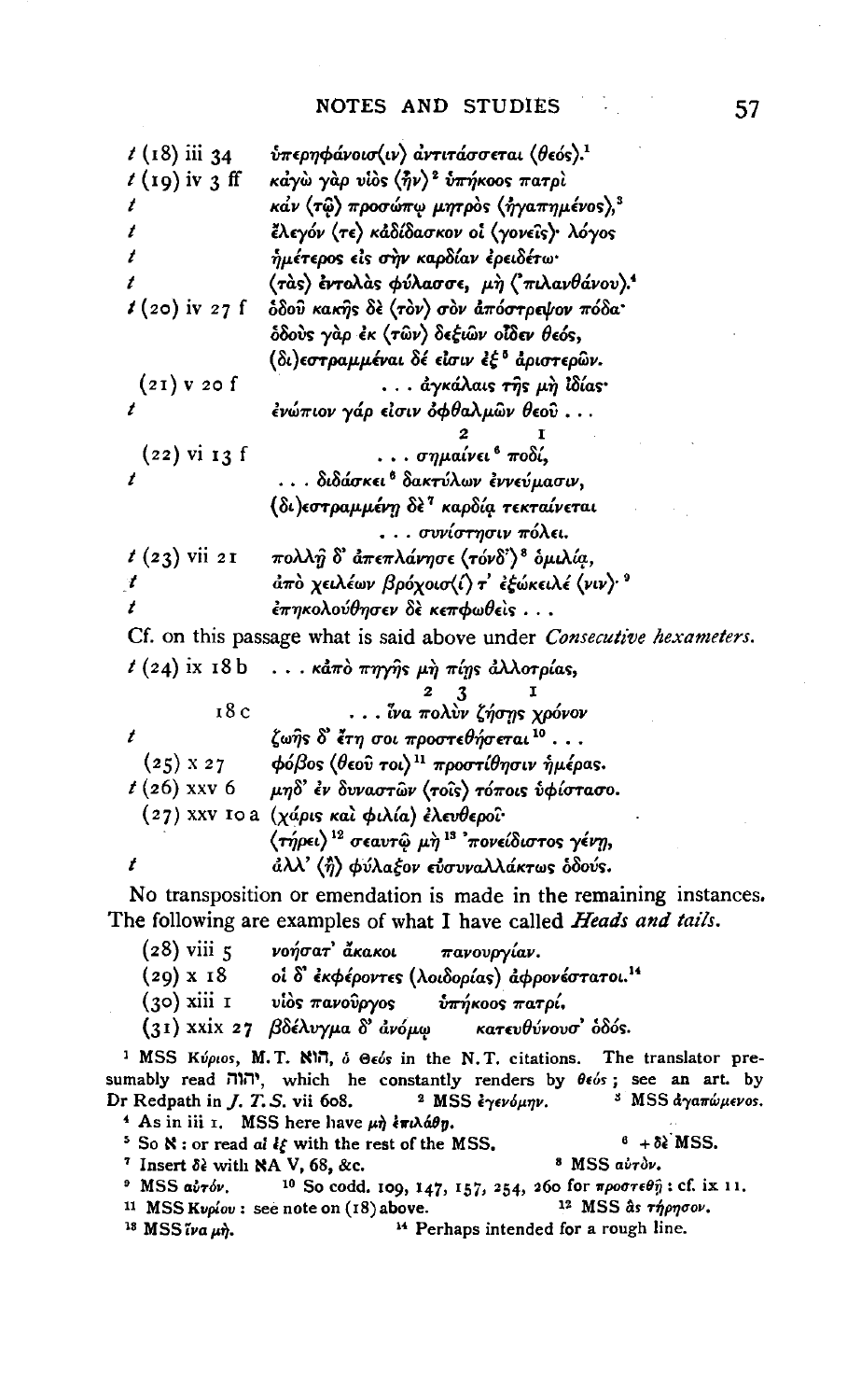Iambic endings.

An initial foot or more is wanted in-

| $(32)$ i 21     | έπ' ἄκρων <sup>ι</sup> τειχέων κηρύσσεται.   |
|-----------------|----------------------------------------------|
|                 | $(33)$ iii 22 a επιμέλεια τούς σούς δοτέοις. |
| $(34)$ v 10     | $\ldots$ αλλότριοι σ $\hat{\eta}$ s ίσχύοs.  |
|                 | (35) xvii 16 (ίνα τί) υπηρέε χρήματ' άφρονι; |
|                 | $(36)$ xviii 3 είς βάθος κακών, καταφρονεί.  |
| $(37)$ xx 4     | όκνηρος ούκ αίσχύνεται.                      |
| (38) xxii 29    | . βασιλεῦσι δεῖ παρεστάναι.                  |
| $(39)$ xxvii 22 | άφρον' έν μέσφ συνεδρίφ. <sup>2</sup>        |
|                 | (40) XXVIII 18 πορευόμενος εμπλακήσεται.     |

The following consist of the latter half of the line, the  $3\frac{1}{2}$  feet following the caesura, and are therefore comparable to the paroemiacs. I place first three recurrent instances, one of which is important.

 $(41)$  vi 29<sup>3</sup>) xvi  $6$  ... ούκ άθωωθήσεται.<sup>4</sup>  $\cdots$  του φουαι.<br> $\cdots$  χειρί <sup>5</sup> χείρας εμβαλών...  $xvii \leq 1$  $(42)$  xi 21 | xvi 6 $\int$  $(43)$  xx 21, 24<br>cf. xxvi 22 v. 1. } ... ταμεία (or είς ταμεία) κοιλίας. ? (44) і 11 ... κοινώνησον αίματος.  $(45)$  ii 14 ... έπι διαστροφή κακή. ... λύχνος έντολη νόμου.  $(46)$  vi 23  $(47)$  ix 12 ... μόνος άν άντλήσεις κακά.  $(48)$  xv 7 ... άφρόνων ούκ άσφαλεΐς.  $(49)$  xvi 18  $\ldots$  (πρὸ δὲ) πτώματος κακοφροσύνη.<sup>6</sup>  $(50)$  xxiv 6 . . . καρδίας βουλευτικής.  $(51)$  xxiv 64 . . . εὐόδως πορεύεται.  $(52)$  xxvi 11 a )<br>
(52) xxvi 11 a )<br>
(c) (αναφτύποιος δραφτίαν.  $=$  Sir. iv 21

The phrase in example (43)  $\epsilon$ is  $\tau a\mu \epsilon \hat{i} a$  κοιλίας has an important bearing on the date of the translation. The shorter form  $\tau a \mu c \tilde{\omega} v$  is unattested in the papyri before the first century  $A$ . D.; the correct  $\tau a \mu \epsilon \hat{i}$ ov is invariable in the third century B.C., and occurs once in the second. For the first century B.C. evidence is wanting; that is the earliest date at which

<sup>1</sup> Omit  $\delta \epsilon$  with V, 252. 2 συνεδρίου ΒΝ &c.

<sup>3</sup> With the words immediately preceding we get another complete line :  $\gamma v$ vain' ύπανδρον, ούκ άθφωθήσεται.

<sup>4</sup> An alternative rendering, possibly by another hand, is our drumporos toral, xi 21, xix 2, 6, xxviii 20.

<sup>5</sup> The  $\delta$ <sup>2</sup> in the second passage is omitted by nine cursives (68, 106, 149, &c.).

<sup>6</sup> Following a 'head and tail': πρό συντριβής (μεν) ήγειται ύβρις.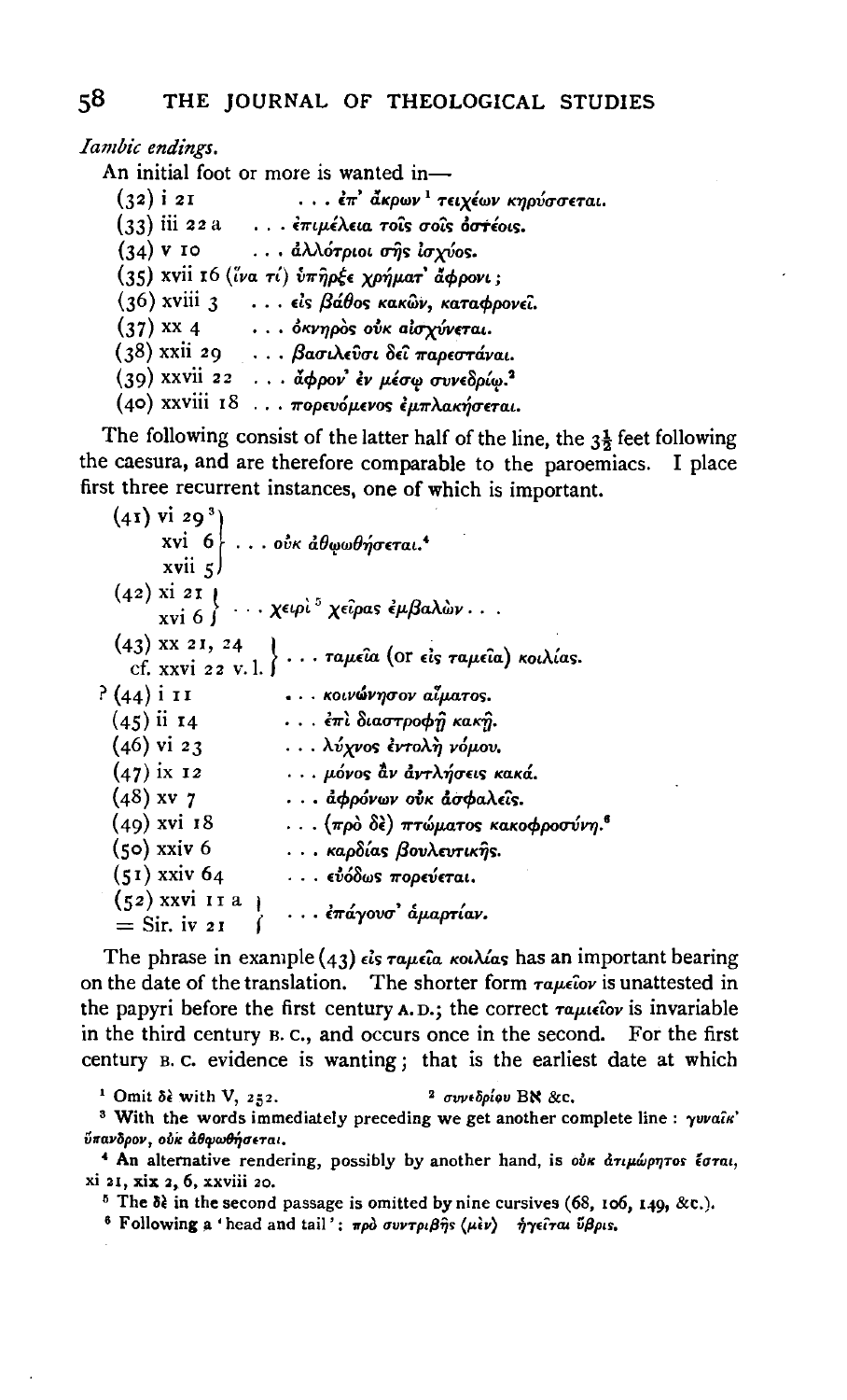$\tau a\mu\epsilon\hat{i}$  is likely to have been written.<sup>1</sup>  $Ta\mu(\epsilon)\hat{i}a$  in these passages has the support of BN and of some cursives which elsewhere prove themselves trustworthy.<sup>2</sup> The metre also favours the text. If the reading is right, it goes to confirm the inference, which I have elsewhere drawn from another orthographical detail,<sup>3</sup> that the Greek version of Proverbs is not older than 100 B.C. This instance further suggests that the translator himself is responsible for the partial versification, and that he is not culling excerpts from an older collection entirely in verse.

It would be tedious and is unnecessary to catalogue the examples of  $\sigma r$ ivor with an iambic ending of  $\tau$  feet and under, which would bring the total number of lines and fragments in this metre well over 100.

Iambic openings of lines, like hexameter openings, are fewer than endings. Among other instances we have:—

 $(53)$  vii 11 *άνεπτερωμένη δέ (έστιν) κάσωτος...* 

 $(54)$  viii 30 καθ' ήμέραν δ' ευφραινόμην...

 $(55)$  ix 16  $\delta$ s' εστιν ύμων αφρονέστατος...

cf. (56) xxiv 25 αφρονέστατος γάρειμι...

(57) xiv I σοφαί γυναίκες ώκο (δόμησαν οίκους).

(58) xxiv 67 εάν πρόη σεαυτόν (είς εύφροσύνην).<sup>4</sup>

 $(59)$  xxvi 19 όταν δε φωραθώσιν...<sup>5</sup>

Consecutive lines. To those produced by transposition, &c., quoted above we may add these fragments :-

 $(60)$  v 4 ... ήκονημένον | μάλλον μαχαίρας διστόμου...

 $(6t)$  xix 4 f . . . ου σωθήσεται.  $\delta$  κτώμενος φρόνησιν...

In both the hexameter and the iambic portions one small grammatical point—the use or omission of the article before a possessive pronoun or before an adjective used substantivally "-is governed by metrical considerations. Contrast the following :-

#### Hexameters.

| іх 18 а | τὸ σὸν ὄμμα πρὸς αὐτήν. ii τo eis σὴν <sup>τ</sup> διάνοιαν. |                                   |
|---------|--------------------------------------------------------------|-----------------------------------|
| XXV 2   | καὶ μὴ τὰ σὰ χείλη.                                          | vi 21 et al σή ψυχή δια παντός.   |
|         |                                                              | xxvii 27 την ζωήν σων θεραπόντων. |

<sup>1</sup> Gramm, of O.T. in Greek i 63 ff.

<sup>2</sup> In passage (1) 157, in (2) 109, 157, 295, in (3) 147, 149, 157, 159, 295.

<sup>3</sup> Gramm. of O. T. i 61. Oudeis is used throughout the book to the exclusion of ovolis, which was almost universal in the Ptolemaic age until about 130 B.C., when it began to go out of fashion.

<sup>4</sup> So AN V, 68, 106, 109, 147, &c. Their text, as producing an approximate (or rather, since o and  $\omega$  are used interchangeably, a complete) senarius, is preferable to έν εύφροσύνη of B &c.

<sup>5</sup> So A 68, 106, 149, &c.;  $\delta \rho a \theta \hat{\omega} \sigma \nu$  of B &c. is obviously inferior.

 $6$  Note, too, the omission of the article in Hex. (17) above.  $7$   $\tau$ *nv* male B.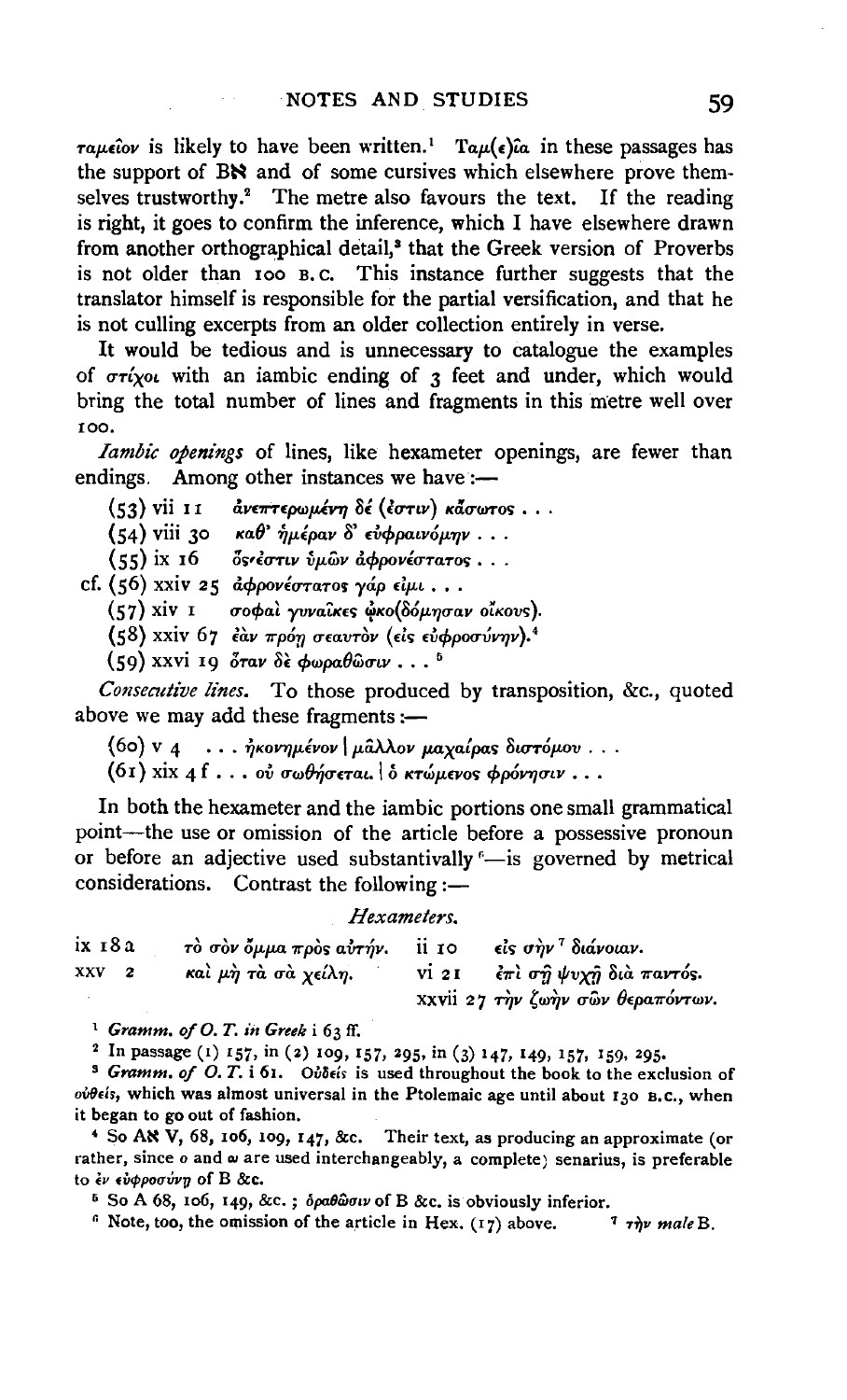## THE JOURNAL OF THEOLOGICAL STUDIES

xvi 7. xxi 7 ποιείν (πράστειν) τα xi 16 γυνή μισούσα δίκαια. δίκαια.

*<u>Iambics</u>* 

iii 22 a επιμέλεια τούς σούς όστέοις. iv 4 είς σην καρδίαν.

ν το άλλότριοι σής ίσχύος.

The position of the dependent personal pronoun before or after its governing word is, in the hexameters, affected by the same considerations : evidence in the iambic portions is wanting. Contrast :-

| viii 1 σοι ύπακούση.               | xxii 21 προβαλλομένοις σοι.                                           |
|------------------------------------|-----------------------------------------------------------------------|
| xxiv 14 ελπίς σ' ούκ εγκαταλείψει. | viii $8$ $70\overline{v}$ $\sigma t \omega a \sigma s$ $\mu \omega$ . |
|                                    | xxii 28 oi $\pi a \tau \epsilon \rho \epsilon s$ $\sigma \omega$ .    |
|                                    | xxiv 49 ή πενία σου.                                                  |

Final avrov, avrijs, &c., are very useful in hexameter endings :e. g. ii 18 rovs acovas avrus, vii 11 oi  $\pi\acute{o}\delta\epsilon s$  avrus, xxv  $\epsilon$  θρόνοs αυτού,  $xxvi$  το *έκατασις αυτών*.

What explanation are we to give of the phenomena? Were the half-verses ever complete? Are they the *disiecta membra* of an original work or works written entirely in verse? The late Dr Redpath, if I remember right, was inclined to adopt some such view, though I do not think that he had formulated any definite theory. One hypothesis may, I think, at once be set aside, namely that the version which has come down to us was ever wholly in verse. Large portions of it are unmetrical, and the text of some of these prosaic portions is attested in the earliest known citations from the Greek Proverbs in the pages of Philo and the N.T. It is difficult to suppose that the translation. which we have seen reason for thinking was not made before 100 B.C., had within about a century after its production undergone such radical change. And if the bulk of the version was in prose, it is improbable that the translator (like Dante in La Vita Nuova) on occasions allogether abandoned prose for poetry, interspersing large patches of the latter in two different metres; that he attempted with varying success to impart a poetical colouring to the whole seems more natural.

Another possible explanation has more to recommend it. It might be thought that our translator made use of an older verse translation or paraphrase of select passages from the book of Proverbs, or perhaps rather two translations, one in hexameters, the other in iambics, and that he incorporated phrases from one and the other in turn. Some warrant for a belief in the existence of a lost collection of proverbs, partly Biblical, partly unscriptural, written in iambic metre, has been found in a passage in the N.T. I refer to the allusion to the uncleanly habits of the dog and the sow in 2 Pet. ii 22  $\sigma v \mu \beta \epsilon \beta \eta \kappa \epsilon v$  avrois to this d $\lambda \eta \theta o v \hat{s}$ 

რი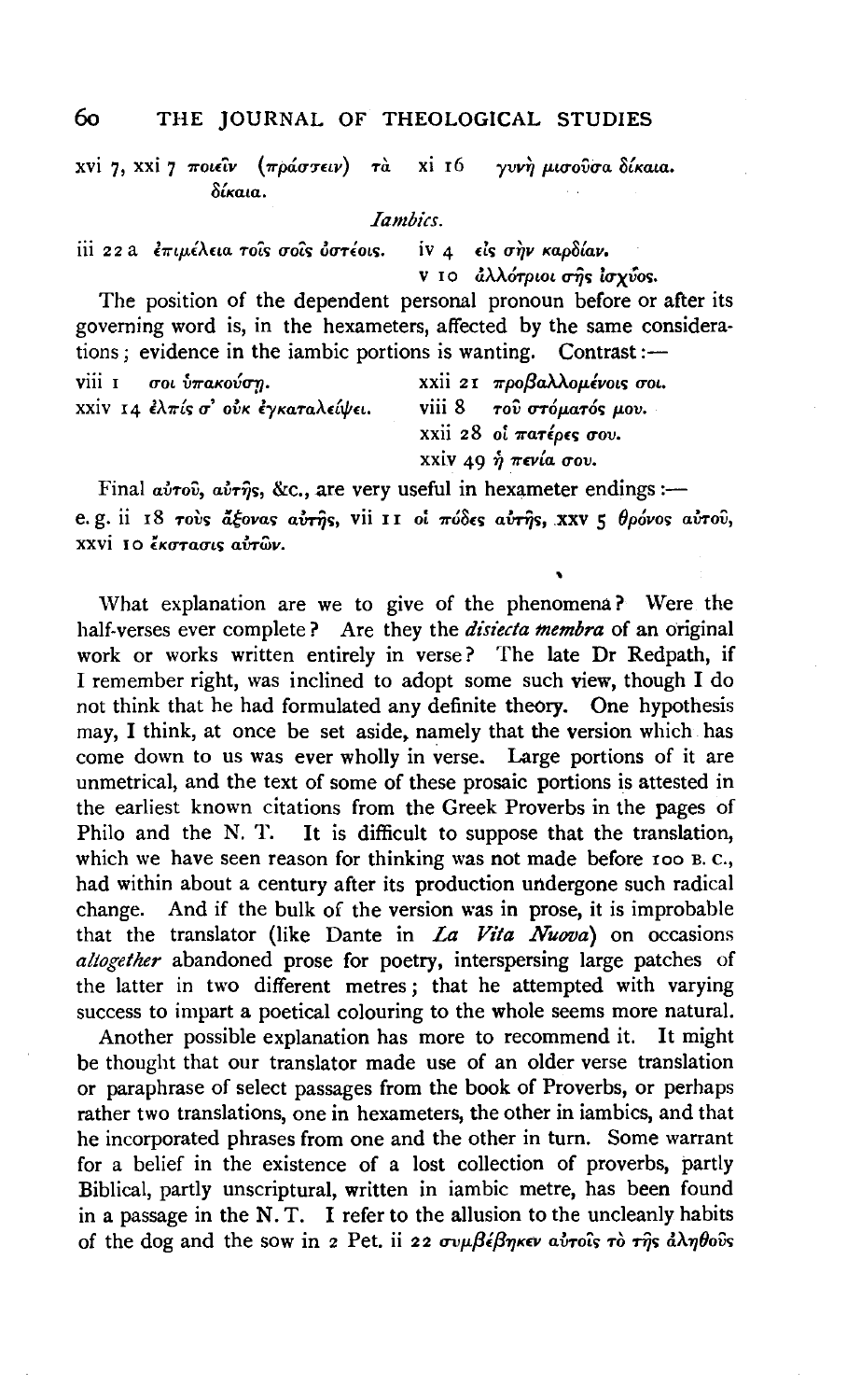$\pi$ αροιμίας Κγωη έπιςτρέψας έπι το ίλιοη έξέραμα, και <sup>τ</sup>Υς λουσαμένη είς κυλισμον (v. 1. *KVAtCTp.a} f3opf36pov.* The reference to the dog seems clearly derived from Prov. xxvi II, though not from the LXX, which has here a quite different and purely prosaic rendering :  $\omega \pi \epsilon \rho \kappa \omega \nu \delta \tau \alpha \nu \epsilon \pi \epsilon \lambda \theta \eta \epsilon \pi \nu \tau \omega \nu$  $ε$ <sub>αντο</sub>ύ *ζμετον και μισητός γένηται*. The sow has no equivalent in the Hebrew or Greek book of Proverbs; its origin has with much probability been traced to a parable in the Story of Ahikar about a pig which went to the bath with people of quality and on coming out went and rolled in a muddy ditch.<sup>1</sup> It has often been pointed out<sup>2</sup> that the pair of proverbs in 2 Pet. runs easily into iambic trimeters ;-

> e7r' *illwv Ulpap.' E1f'tCTTpt!f!a<; KVWV*   $\lambda$ ελουμένη δ' ύς ές κύλισμα βορβόρου.

Here then, it might be thought, is a relic of a lost iambic collection of miscellaneous proverbs, in which the Biblical dog was associated with the unbiblical sow, just as in Proverbs LXX the canonical parable of the ant is reinforced by that of the bee (vi 8 a). Again, we have to account for Blass's 'faultless hexameter' (not from  $LXX$ ) in Heb. xii 13:

*Kat τροχιάς ορθάς ποιήσατε τοίς ποσιν ύμων,* 

which might be regarded as a survival from a lost hexameter collection. But the *auctor ad Hebraeos* has just before (xii 5) quoted two verses from Proverbs LXX *verbatim,* and it is therefore probable that he is quoting from it again, only more freely. The hexameter is produced by conversion of the singular verb (which in the 0. T. occurs in the address to 'my son') into the plural, and by transposition of two words. The plural is necessary to the N. T. writer in order to adapt the citation both to his readers and to the immediately preceding citation from Isaiah. That he threw the line, unconsciously perhaps, into hexameter form is in keeping with his proclivity for rhythm. A ' tendency to fall into iambic rhythm' has likewise been noted as a 'feature of the style of 2 Peter',<sup>3</sup> together with a preference for grandiose language. The iambic ring<sup>4</sup> of 2 Pet. ii 22 and the rare words  $\frac{2\epsilon}{\epsilon} \frac{2\epsilon}{\rho a \mu a}$  and  $\frac{\kappa \hat{\lambda} \alpha \sigma \mu a}{\rho a}$  may therefore be explained without recourse to the hypothesis of a lost collection of proverbs in iambic metre made by a Jew of Alexandria. Such a collection *may* very well have existed ; but the point to be

<sup>I</sup>*Tie Story of Ahikar,* ed. Conybeare, Rendel Harris, and Mrs. Lewis (Camb. Univ. Press 1898) lxv f. As Rendel Harris points out, the story of the pig 'going to the bath' explains and justifies the middle voice  $(\lambda o\nu \sigma a\mu \ell \nu \eta)$  in 2 Pet.

<sup>2</sup> See in particular the interesting remarks of Dr Bigg in his introduction to the Ep. in the *Int. Crit. Comm.* 227 f.

" Bigg in *I. C. C.* 227.

4 This, as was pointed out to me by the Rev. E. D. Stone, extends to the introductory words which with a slight change might be written τὸ τῆς ἀληθοῦς *lξέβη 11'apo1pias;* but obviously this introduction could not have formed part of the hypothetical poem.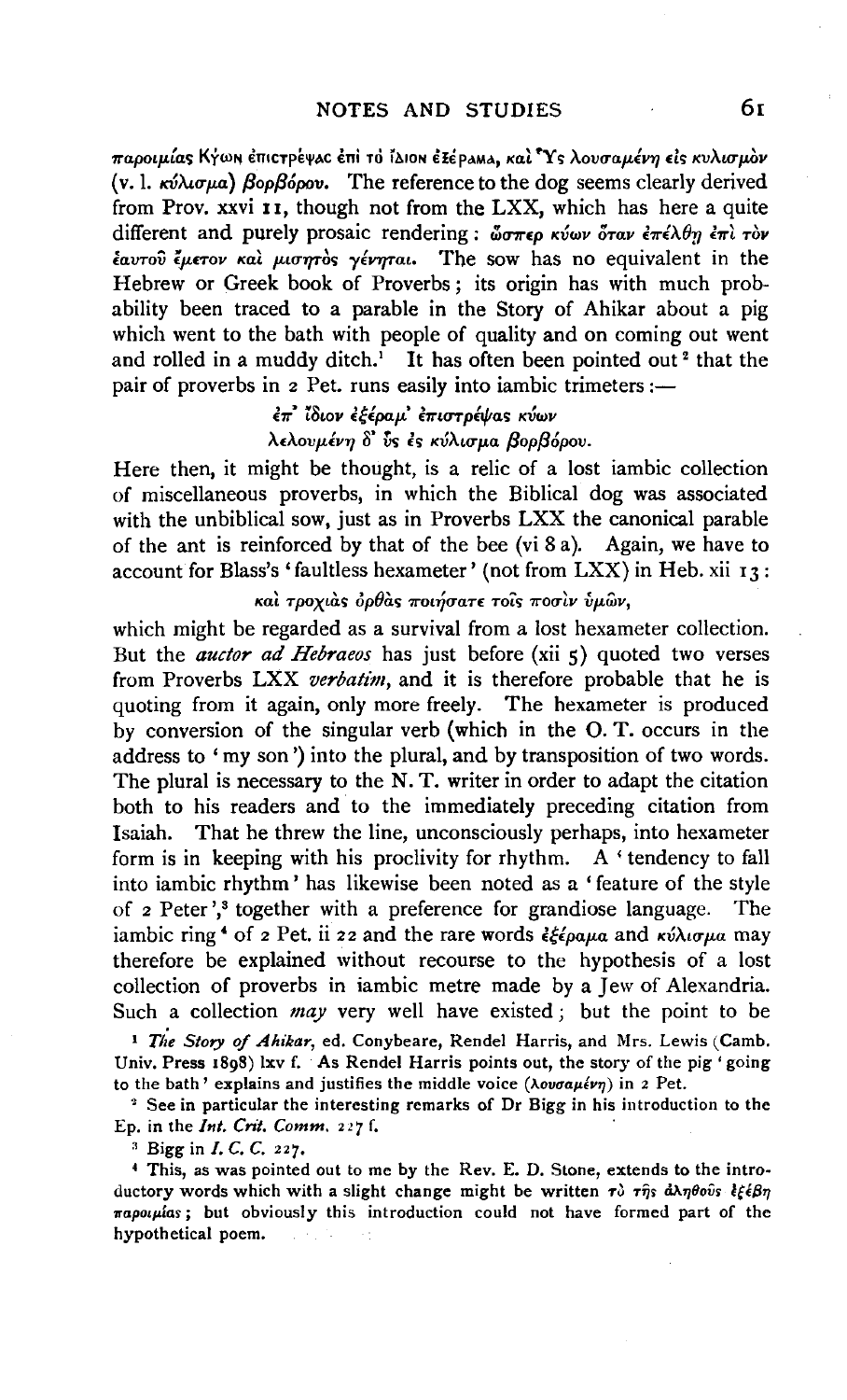emphasized is that the theory of a lost poem or poems lying at the back of the Greek book of Proverbs does not help to account for the phenomena which it presents.

For  $(1)$  internal evidence proves that the hexameter and the iambic fragments in Proverbs LXX are the production of a single hand. The two metres have a common vocabulary and the same phrases recur in both. Compare the hexameter endings-

**ΧΙΙ ... πηγή ζωής έν χειρί δικαίου** 

**xix 4** . . . εννοι' άγαθη τοίς ειδόσιν αυτήν

with the iambic line-

xvi 22 πηγή ζ(ό)ης έννοια τοΐς κεκτημένοις.

"Evvoia occurs twelve times in this book, but only once again in the 'LXX' proper. Compare again :-

Hex. xxii 29 . . . παρεστάναι ανδράσι νωθροΐς

*Iamb.* xii 8 . . . **vωθροκάρδιος** δε μυκτηρίζεται.

Νωθροκάρδως is a άπ. λεγ.; νωθρός occurs only twice again, in Sirach.  $Again:$ 

? Hex. xxix 7 . . . vous επιγνώμων

? Ιαmb. xiii 10... επιγνώμονες σοφοί.

The adjective (4 exx.) with the substantive  $\epsilon \pi \nu \gamma \nu \omega \mu \nu \sigma \nu \nu \gamma$  is peculiar in  $IXX$  to this book. Again :-

Hex. xxix 23 τους δε ταπεινόφρονας δόξη (θεός αύτος) έρείδει  $\mathbf{r}$ 

Jamb. iv 4... είς σήν καρδίαν έρειδέτω.  $\overline{t}$ 

'Ερειδειν occurs nine times in Proverbs, only once elsewhere in LXX.

The same conclusion is suggested by another line of reasoning. The hexameter fragments not infrequently come in clusters, and the jambics similarly tend to fall into groups in consecutive  $\sigma r$ iyou. Were this invariable, it would lend some support to the theory that the translator worked with two older poetical collections before him, using first one and then the other. But not seldom we find a fragmentary hexameter and a fragmentary senarius in the parallel members of one and the same Hebrew verse. This again suggests that a single hand is responsible for the two metres; a piecing together of distinct sources within a single sentence is highly improbable. Thus we have :-

| v <sub>20</sub> f | $(H.)$ μη πολύς ίσθι πρός άλλοτρίαν, (μηδέ συνέρχου)                            |
|-------------------|---------------------------------------------------------------------------------|
|                   | $(I.)$ αγκάλαις της μη ίδίας·                                                   |
|                   | ένώπιον γάρ είσιν όφθαλμῶν θεοῦ                                                 |
|                   | xxii 29 (I.) βασιλεύσι δεί παρεστάναι,                                          |
|                   | (Η.) (και μη) παρεστάναι ανδράσι νωθροΐς.                                       |
|                   | xxiv 48 (Η.) δλίγον νυστάζω, δλίγον δε καθυπνώ,                                 |
|                   | ( <i>I</i> .) δλίγον δ' εναγκαλίζομαι χερσιν (στήθη). <sup>1</sup>              |
|                   | <sup>1</sup> The first $n$ is probably, as elsewhere, treated as a short vowel. |

62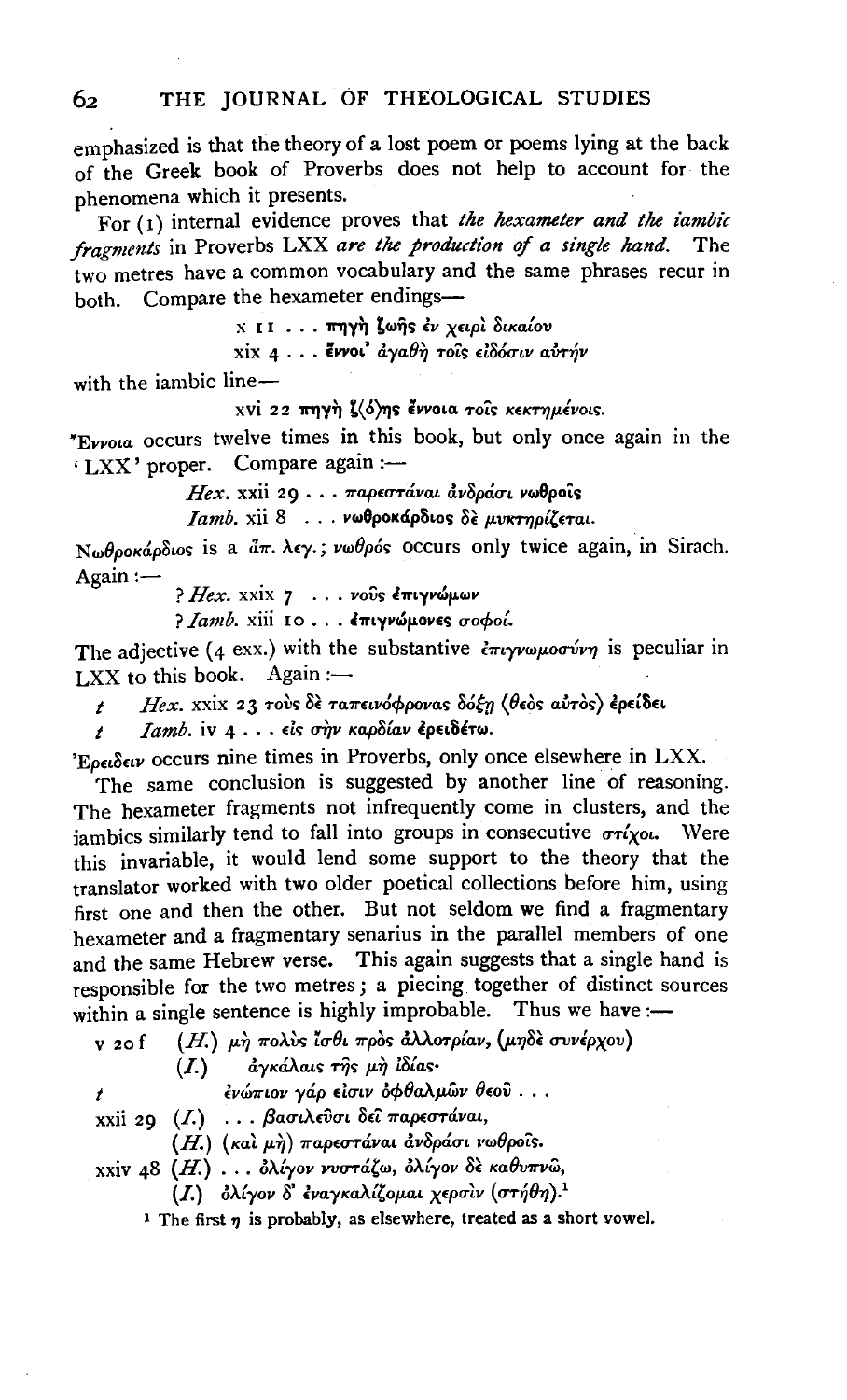## xxiv 64 (*I.*) (τρία δέ έστιν **δ**) εύόδως πορεύεται, (H.) (και τέταρτον) δ καλώς διαβαίνει.

Parallel instances of the collocation of the two metres in the balancing clauses of a sentence occur in the collections of Greek secular proverbs.  $Thus :=$ 

> $(H.)$  οίνός τοι χαρίεντι πέλει ταχὺς ίππος ἀοιδῷ, (I.) *ύδωρ δε πίνων χρηστον ουδεν αν τέκοις.*<sup>1</sup>

Is it then possible that the translator had before him, not two poems, but a single collection written in the two metres? No; internal evidence suggests further (2) that *the hand responsible for the metrical portions is that of the translator of the whole (or the bulk) of the book.* For the characteristic vocabulary of the metrical portions reappears in passages which are, and probably always have been, unmetrical. An examination of the use made throughout the book of such words as *ζρείδειν*, σκολιός, *Tεκταίνειν, ὖπαρξις* will illustrate this. Again, in numerous passages with a metrical ring which is obviously intentional it would be difficult or impossible to complete the broken lines. For instance, the three consecutive hexameter endings in xxiv 54 serve a definite purpose (see above on Hex.  $(42)$ , but it is extremely improbable that the lines were ever spun out to their full length. The book, as we have it, doubtless contains many later glosses and accretions, but the versification is fairly evenly distributed over the whole of it, so that it is probable that the bulk of our text goes back to the original version. The versification, it should be added, extends to those portions which are peculiar to the Greek text.

We are driven therefore to the conclusion that the translator, sporadically, in places where he could readily do so without departing too widely from his original, imparted a metrical colouring to his work. He was mainly concerned to give the  $\sigma r(x)$  a metrical ending; more rarely he gave them a metrical opening; on occasions he wrote a complete line or couplet ; in passages where the string of detached proverbs was replaced by a connected and dramatic narrative, such as that of 'the strange woman' (chap. vii), there may originally have been several consecutive lines of poetry.

His procedure in fact seems closely to resemble that of the old Greek proverb-writers. We can trace in the *Paroemiographi Graeci* the stages in the growth of the metrical proverb : first the purely prosaic maxims, then the rugged jingles aping poetry, the faulty or faultless half of a hexameter or senarius, usually the latter half (i. e. the paroemiac or the portion of the senarius following the caesura), and last, the complete line or couplet, not always immaculate. For the purpose of com-

1 Zenobii Cent. vi 22 ap. *Paroem. Graeci* i p. 167.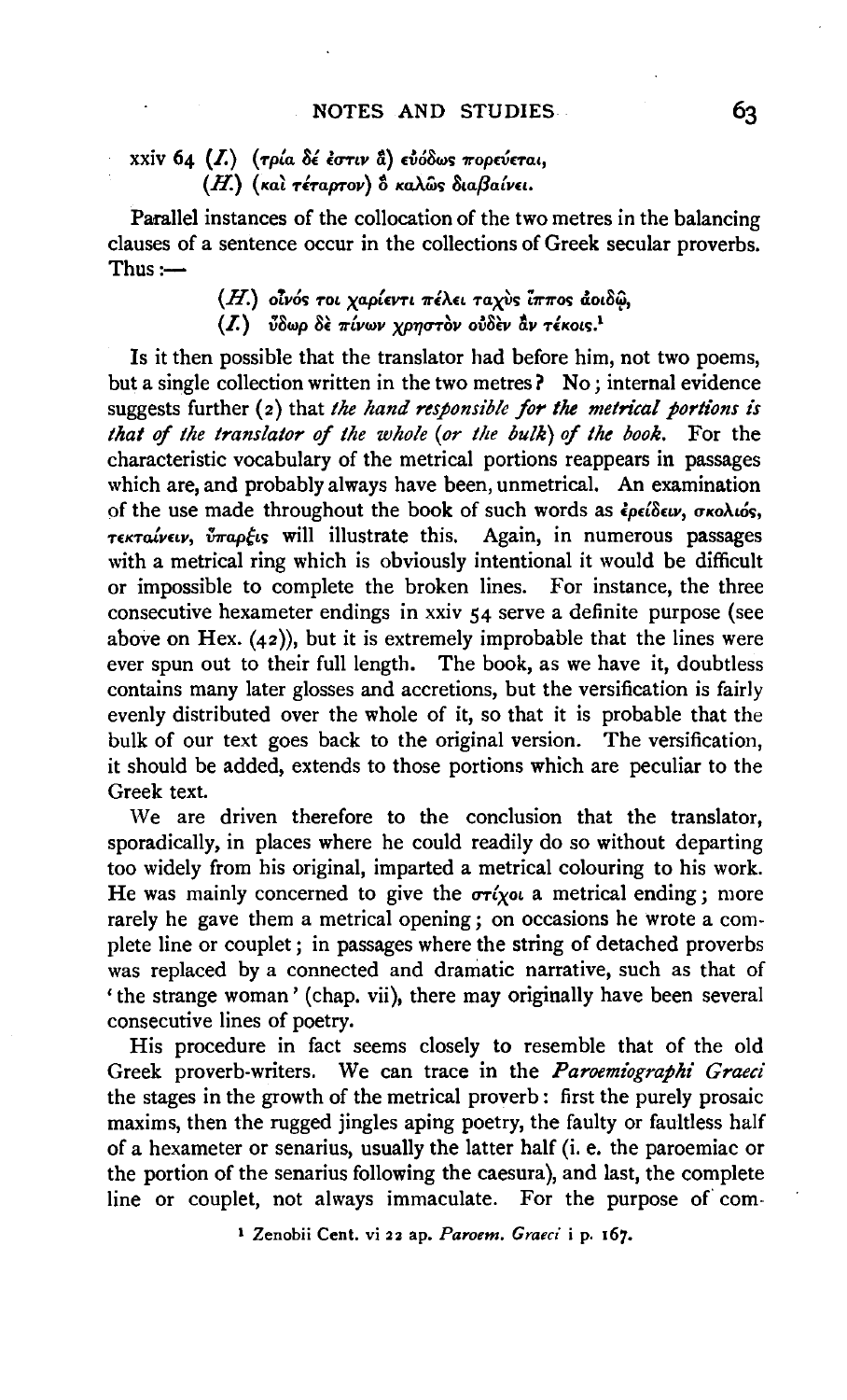parison I have roughly analysed the proverbs in the oldest collection preserved, the six 'centuries' of Zenobius. Zenobius quotes in all 552 proverbs, of which at least 160 are metrical and perhaps 380-390 unmetrical; some of the approximations to metre may have been overlooked. The metrical proverbs may be divided as follows :-

| Hexameters.                                   |      | Iambics.                                                      |     |
|-----------------------------------------------|------|---------------------------------------------------------------|-----|
| Perfect (or approximately)                    | 2I   | Perfect (or approximately)                                    | 48  |
| Endings. Paroemiacs (perfect) <sup>1</sup> ro |      | Endings. Over $3\frac{1}{2}$ feet <sup>4</sup>                | 4   |
| Paroemiacs (approx.) 10                       |      | $3\frac{1}{2}$ feet <sup>5</sup> (or approx.) <sup>6</sup> 15 |     |
| Between 3 and 2 feet <sup>2</sup> 10          |      | Between $3$ and $2\frac{1}{2}$ feet <sup>7</sup> 20           |     |
| Beginnings. $2\frac{1}{2}$ feet <sup>3</sup>  | 6    | Beginnings. Over $2\frac{1}{2}$ feet <sup>8</sup>             | 7   |
| 'Head and tail'                               | ?) 1 | $2\frac{1}{2}$ feet $^9$                                      | 8   |
|                                               | 58   |                                                               | 102 |

The most interesting of these are the crude and illiterate attempts at verse, which betray their plebeian origin. A jingle with a metrical ring is a sufficient substitute for metre. The vowels  $\eta$  and  $\omega$ , and the diphthongs  $\epsilon$  and  $\sigma$  may be treated as short;  $\epsilon$  and  $\sigma$  may be long. Similarly, in our language, 'A stitch in time saves nine' fails to achieve rhyme where 'There's many a slip', &c., succeeds. The following are approximations to complete lines :-

Hex. ... Αίγιέες ούτε τρίτοι ούτε τέταρτοι. κλαίει ο νικήσας, ο δε νικηθείς απόλωλεν. Iamb. δεινής ανάγκης ούδεν ισχυρότερον. δις πρός τον αύτον αίσχρον προσκρούειν λίθον.

The following appears to be a 'head and tail':—

άντι κακού κυνός ΰν  $\hat{a}\pi a$ ureis.<sup>10</sup>

But the numerous approximations to the paroemiac furnish the quaintest instances  $:$   $-$ 

άλλος βίος, άλλη δίαιτα.

<sup>1</sup> e. g. άγαθή και μάζα μετ' άρτον: έφυγον κακόν, εύρον άμεινον.

<sup>2</sup> e. g. dλλ' ούκ αύθις άλώπης: 'Ραδαμάνθυος όρκος: σύκον έφ' 'Ερμή.

<sup>3</sup> e.g. πάντα λίθον κίνει: σὺν δε θεοί μάκαρες.

<sup>4</sup> e. g. άγροίκου μή καταφρόνει ρήτορος: άδεις ώσπερ είς Δήλον πλέων.

<sup>5</sup> e. g. κανθάρου σοφώτερος: ούκ άνευ γε θησέως.

<sup>6</sup> e. g. βατράχοις οίνοχοείς: Λίνδιοι την θυσίαν.

<sup>7</sup> e. g. τάλαντα Ταντάλου: 'Ιλιάς κακών.

<sup>8</sup> e.g. άρκτου παρούσης ίχνη μη ζήτει (η=ί as in exx. in Prov. LXX above) : εί μη δύναιο βούν, έλαυν' όνον: υγιέστερος κρότωνος (Κρότ.).

<sup>9</sup> e. g. γλαῦξ (γλαῦκ') είς 'Αθήνας: Διὸς Κόρινθος.

<sup>10</sup> Examples of 'Heads and tails' in iambic metre occur in Menander's  $\gamma \omega \omega a$ (op. cit.), e.g. μή πρός το κέρδος.. άει πειρώ βλέπειν: νέμεσιν φυλάσσου μηδεν.. ύπερφρονῶν.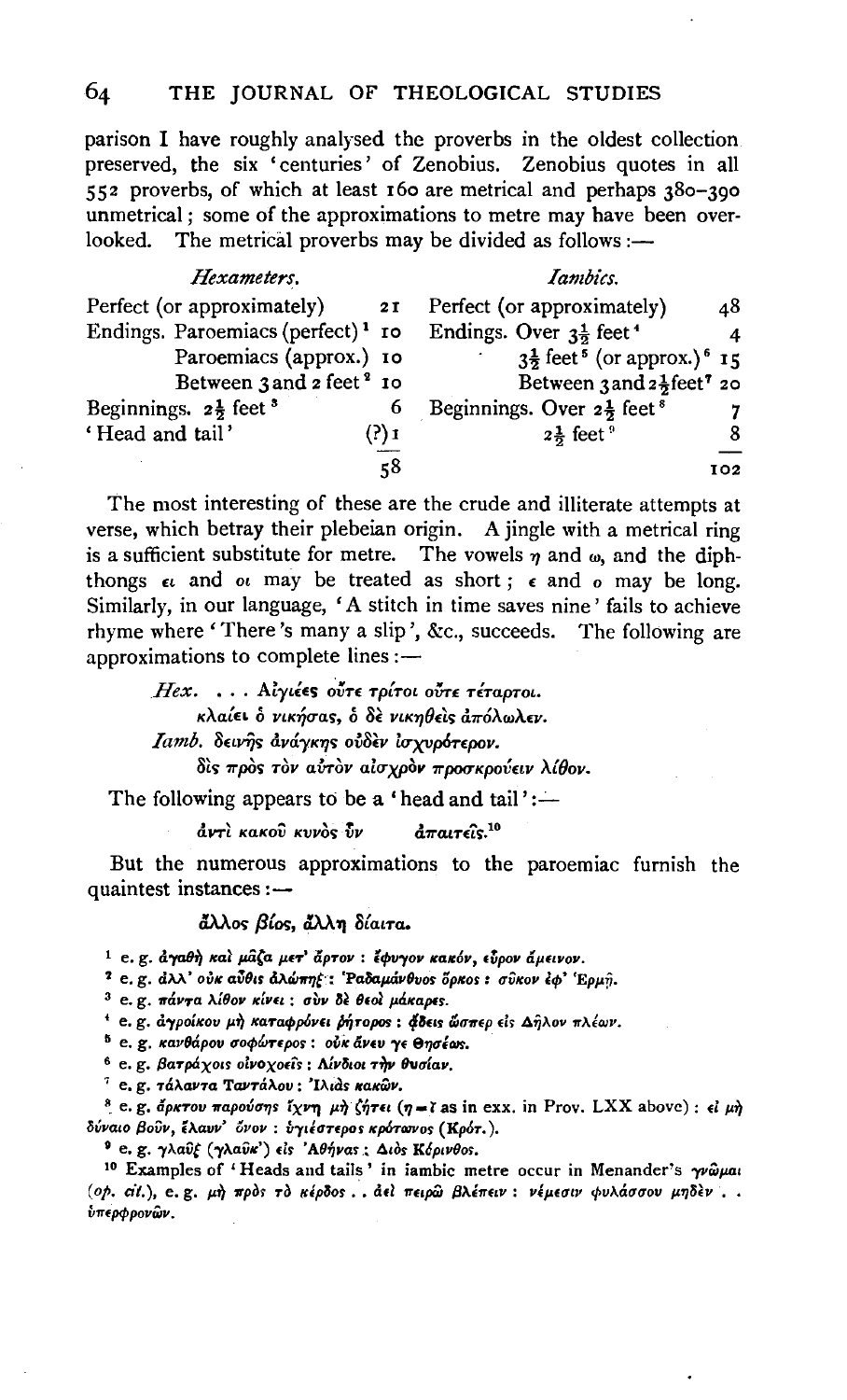άλλοι κάμον, άλλοι ώναντο.<sup>1</sup> άλώπηξ ού δωροδοκείται. βούς έφ' έαυτώ κονιείται (? transpose έφ' έ. β. κ.). Διομήδειος άνάγκη. έκτος πηλού πόδας έχεις. Λυδός την θύραν έκλεισεν (?) λύκος περί φρέαρ χορεύει (?)  $o\tilde{v}\theta$  ύεται ούθ' ήλιούται.

All the features which are found in the collection of Zenobius reappear in fact in the Greek book of Proverbs. The translator employs the two metres which by long tradition had been considered appropriate for these homely maxims.<sup>2</sup> He shews the same partiality as the old proverb-writers for half-lines, beginning or ending at the caesura, and in particular for metrical endings; the same disregard for nice distinctions between long and short vowels. On the whole he uses the iambic metre slightly more often than the hexameter. We may be certain that he was quite familiar with many of the old secular proverbs; it is sufficient to quote vii 22  $\kappa v \omega \nu \epsilon \pi i \delta \epsilon \sigma \mu \omega \nu s$ <sup>3</sup> xxiii 31  $\gamma v \mu \nu \sigma \tau \epsilon \rho \sigma s$   $\delta \pi \epsilon \rho \sigma v$ <sup>4</sup> As we have seen, he probably produced his version in the first century B.C. and in the first half of the century, about the time when Tarrhaeus of Crete and Didymus of Alexandria were engaged in putting together their collections of proverbs, upon which Zenobius subsequently drew.<sup>5</sup> If we had any reason to doubt that Alexandria was his home, we could infer that he was a city-dweller from the fact that, in common with the translator of the latter half of Jeremiah, a 'neighbour' (!) is for him a *nolúrns*, a 'fellow-citizen'.<sup>6</sup>

The partial versification pervading the Greek version serves a practical purpose of some importance in textual criticism, though its utility in this respect is limited by the fact that it is only partial. Absence of metre is obviously no infallible criterion for detecting later interpolations and corrections in a work in which the prosaic element predominated from the first. But (I will conclude by attempting to sum up some of the uses to which this metrical test may legitimately be put):  $(1)$  absence

<sup>1</sup> Cf. Jo. iv 38 άλλοι κεκοπιάκασιν κτλ., following close upon two other proverbs, 35 τετράμηνός έστι χώ θερισμός έρχεται, and 37 άλλος έστιν ο σπείρων και άλλος δ θερίζων = άλλοι μεν σπείρουσιν, άλλοι δε άμήσονται Diogen. ii. 62 (Par. Gr. i p. 205). This little group of three Greek proverbs attributed to Christ within the compass of four verses is curious.

<sup>2</sup> An occasional anapaestic line like viii 15 δι' έμου βασιλείς βασιλεύουσιν may be accidental; another rendering would hardly be possible.

<sup>3</sup> Cf. κύων έπι δεσμά, Zenob. iv 73.

<sup>4</sup> γυμνοτέρους υπέρου λόγος παλαιός φησιν Eustath. (ap. Paroem. Gr. i p. 228); cf. γυμνότερος λεβηρίδος etc. Zenob. ii 95.

<sup>5</sup> Paroem. Graeci i xii ff. <sup>6</sup> In xi 9, 12, xxiv 43 ; but elsewhere in Prov.  $\phi$ ίλοs. VOL. XIII. F